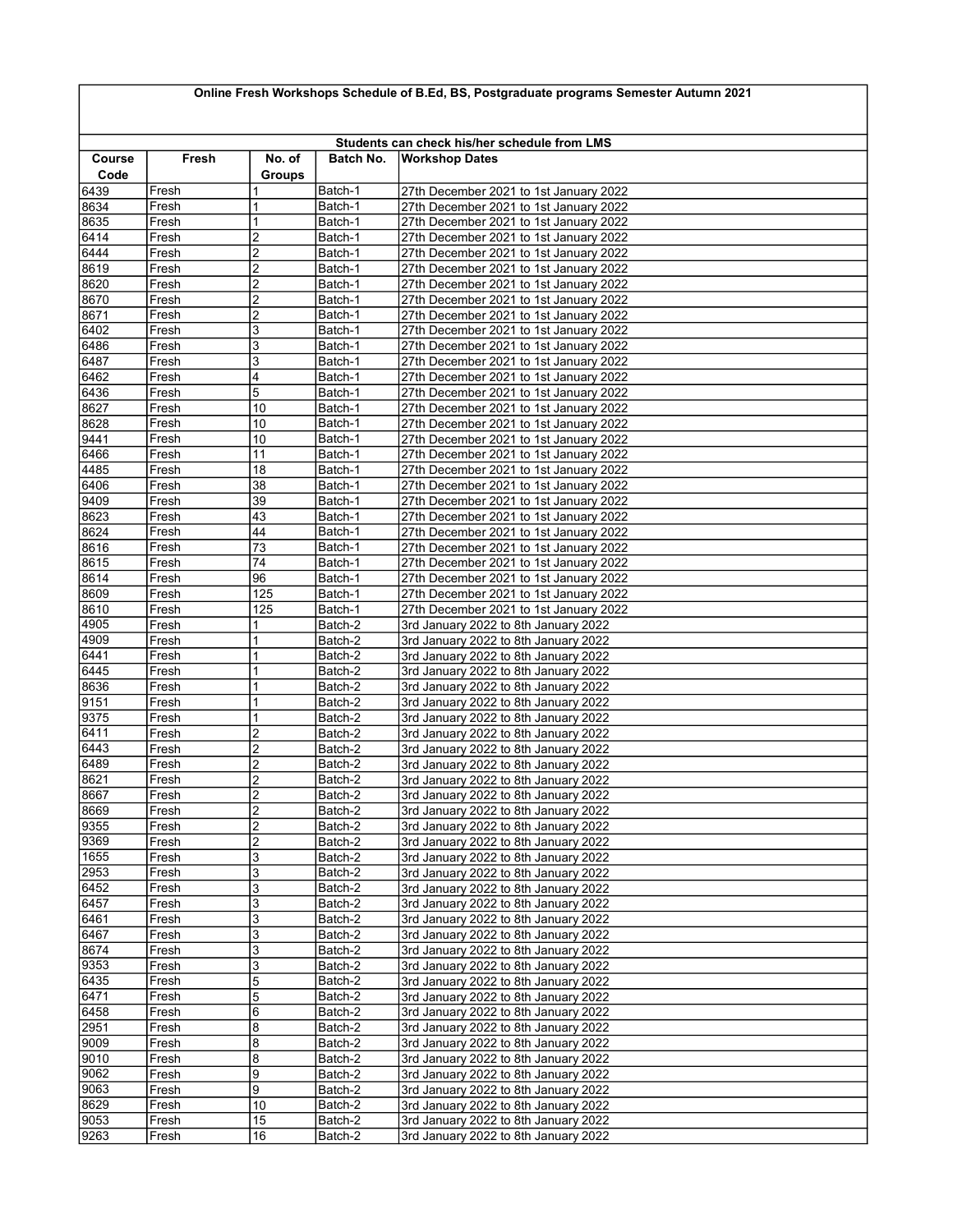| 6404<br>36<br>3rd January 2022 to 8th January 2022<br>Batch-2<br>Fresh<br>6481<br>37<br>Fresh<br>Batch-2<br>3rd January 2022 to 8th January 2022<br>8625<br>43<br>Batch-2<br>3rd January 2022 to 8th January 2022<br>Fresh<br>8617<br>74<br>3rd January 2022 to 8th January 2022<br>Fresh<br>Batch-2<br>8618<br>74<br>Batch-2<br>3rd January 2022 to 8th January 2022<br>Fresh<br>8609<br>96<br>Batch-2<br>3rd January 2022 to 8th January 2022<br>Fresh<br>8610<br>Fresh<br>105<br>Batch-2<br>3rd January 2022 to 8th January 2022<br>1910<br>1<br>Batch-3<br>10th January 2022 to 15th January 2022<br>Fresh<br>1911<br>1<br>Batch-3<br>Fresh<br>10th January 2022 to 15th January 2022<br>1<br>1915<br>10th January 2022 to 15th January 2022<br>Fresh<br>Batch-3<br>2902<br>1<br>Batch-3<br>Fresh<br>10th January 2022 to 15th January 2022<br>4900<br>1<br>Batch-3<br>10th January 2022 to 15th January 2022<br>Fresh<br>4910<br>1<br>Batch-3<br>Fresh<br>10th January 2022 to 15th January 2022<br>5413<br>1<br>Fresh<br>Batch-3<br>10th January 2022 to 15th January 2022<br>8637<br>1<br>Batch-3<br>10th January 2022 to 15th January 2022<br>Fresh<br>2<br>1651<br>Fresh<br>Batch-3<br>10th January 2022 to 15th January 2022<br>5445<br>2<br>Fresh<br>Batch-3<br>10th January 2022 to 15th January 2022<br>5465<br>2<br>Fresh<br>Batch-3<br>10th January 2022 to 15th January 2022<br>2<br>8622<br>Fresh<br>Batch-3<br>10th January 2022 to 15th January 2022<br>2<br>8668<br>10th January 2022 to 15th January 2022<br>Fresh<br>Batch-3<br>3<br>1903<br>Fresh<br>Batch-3<br>10th January 2022 to 15th January 2022<br>5414<br>3<br>Fresh<br>Batch-3<br>10th January 2022 to 15th January 2022<br>6495<br>3<br>Batch-3<br>10th January 2022 to 15th January 2022<br>Fresh<br>3<br>8654<br>Fresh<br>Batch-3<br>10th January 2022 to 15th January 2022<br>8655<br>3<br>Fresh<br>Batch-3<br>10th January 2022 to 15th January 2022<br>3<br>9264<br>10th January 2022 to 15th January 2022<br>Batch-3<br>Fresh<br>9354<br>3<br>Batch-3<br>10th January 2022 to 15th January 2022<br>Fresh<br>4<br>9403<br>Fresh<br>Batch-3<br>10th January 2022 to 15th January 2022<br>6437<br>5<br>Batch-3<br>10th January 2022 to 15th January 2022<br>Fresh<br>5<br>6438<br>Fresh<br>Batch-3<br>10th January 2022 to 15th January 2022<br>5<br>6456<br>Batch-3<br>10th January 2022 to 15th January 2022<br>Fresh<br>5<br>6472<br>Fresh<br>Batch-3<br>10th January 2022 to 15th January 2022<br>5<br>8672<br>Fresh<br>Batch-3<br>10th January 2022 to 15th January 2022<br>8673<br>5<br>Fresh<br>Batch-3<br>10th January 2022 to 15th January 2022<br>5411<br>6<br>10th January 2022 to 15th January 2022<br>Fresh<br>Batch-3<br>6453<br>6<br>Batch-3<br>Fresh<br>10th January 2022 to 15th January 2022<br>8614<br>6<br>Batch-3<br>10th January 2022 to 15th January 2022<br>Fresh<br>8656 <br>6<br>Batch-3<br>10th January 2022 to 15th January 2022<br>Fresh<br>1951<br>8<br>Fresh<br>Batch-3<br>10th January 2022 to 15th January 2022<br>2900<br>8<br>Batch-3<br>10th January 2022 to 15th January 2022<br>Fresh<br>8<br>9011<br>Batch-3<br>Fresh<br>10th January 2022 to 15th January 2022<br>8<br>9012<br>Fresh<br>Batch-3<br>10th January 2022 to 15th January 2022<br>8638<br>10<br>Batch-3<br>10th January 2022 to 15th January 2022<br>Fresh<br>10<br>19004<br>Fresh<br>10th January 2022 to 15th January 2022<br>Batch-3<br>3900<br>10th January 2022 to 15th January 2022<br>11<br>Batch-3<br>Fresh<br>15<br>9054<br>Batch-3<br>10th January 2022 to 15th January 2022<br>Fresh<br>9055<br>15<br>Batch-3<br>10th January 2022 to 15th January 2022<br>Fresh<br>9410<br>22<br>Batch-3<br>10th January 2022 to 15th January 2022<br>Fresh<br>6474<br>24<br>Batch-3<br>10th January 2022 to 15th January 2022<br>Fresh<br>6407<br>34<br>10th January 2022 to 15th January 2022<br>Fresh<br>Batch-3<br>6408<br>34<br>10th January 2022 to 15th January 2022<br>Batch-3<br>Fresh<br>6465<br>34<br>Batch-3<br>10th January 2022 to 15th January 2022<br>Fresh<br>6476<br>40<br>10th January 2022 to 15th January 2022<br>Fresh<br>Batch-3<br>8626<br>43<br>Batch-3<br>10th January 2022 to 15th January 2022<br>Fresh<br>8612<br>10th January 2022 to 15th January 2022<br>Fresh<br>105<br>Batch-3<br>8614<br>105<br>Batch-3<br>10th January 2022 to 15th January 2022<br>Fresh<br>1659<br>3<br>Batch-4<br>17th January 2022 to 22nd January 2022<br>Fresh<br>6405<br>3<br>17th January 2022 to 22nd January 2022<br>Fresh<br>Batch-4<br>4<br>6451<br>Batch-4<br>17th January 2022 to 22nd January 2022<br>Fresh<br>4<br>17th January 2022 to 22nd January 2022<br>8675<br>Batch-4<br>Fresh<br>9013<br>8<br>Batch-4<br>17th January 2022 to 22nd January 2022<br>Fresh<br>9<br>9005<br>Batch-4<br>17th January 2022 to 22nd January 2022<br>Fresh<br>9<br>9410<br>Batch-4<br>17th January 2022 to 22nd January 2022<br>Fresh<br>6478<br>Fresh<br>17th January 2022 to 22nd January 2022<br>20<br>Batch-4<br>8612<br>Batch-4<br>20<br>17th January 2022 to 22nd January 2022<br>Fresh<br>5438<br>Fresh<br>33<br>Batch-4<br>17th January 2022 to 22nd January 2022<br>34<br>6405<br>Batch-4<br>17th January 2022 to 22nd January 2022<br>Fresh | 6497 | Fresh | 26 | Batch-2 | 3rd January 2022 to 8th January 2022 |
|-----------------------------------------------------------------------------------------------------------------------------------------------------------------------------------------------------------------------------------------------------------------------------------------------------------------------------------------------------------------------------------------------------------------------------------------------------------------------------------------------------------------------------------------------------------------------------------------------------------------------------------------------------------------------------------------------------------------------------------------------------------------------------------------------------------------------------------------------------------------------------------------------------------------------------------------------------------------------------------------------------------------------------------------------------------------------------------------------------------------------------------------------------------------------------------------------------------------------------------------------------------------------------------------------------------------------------------------------------------------------------------------------------------------------------------------------------------------------------------------------------------------------------------------------------------------------------------------------------------------------------------------------------------------------------------------------------------------------------------------------------------------------------------------------------------------------------------------------------------------------------------------------------------------------------------------------------------------------------------------------------------------------------------------------------------------------------------------------------------------------------------------------------------------------------------------------------------------------------------------------------------------------------------------------------------------------------------------------------------------------------------------------------------------------------------------------------------------------------------------------------------------------------------------------------------------------------------------------------------------------------------------------------------------------------------------------------------------------------------------------------------------------------------------------------------------------------------------------------------------------------------------------------------------------------------------------------------------------------------------------------------------------------------------------------------------------------------------------------------------------------------------------------------------------------------------------------------------------------------------------------------------------------------------------------------------------------------------------------------------------------------------------------------------------------------------------------------------------------------------------------------------------------------------------------------------------------------------------------------------------------------------------------------------------------------------------------------------------------------------------------------------------------------------------------------------------------------------------------------------------------------------------------------------------------------------------------------------------------------------------------------------------------------------------------------------------------------------------------------------------------------------------------------------------------------------------------------------------------------------------------------------------------------------------------------------------------------------------------------------------------------------------------------------------------------------------------------------------------------------------------------------------------------------------------------------------------------------------------------------------------------------------------------------------------------------------------------------------------------------------------------------------------------------------------------------------------------------------------------------------------------------------------------------------------------------------------------------------------------------------------------------------------------------------------------------------------------------------------------------------------------------------------------------------------------------------------------------------------------------------|------|-------|----|---------|--------------------------------------|
|                                                                                                                                                                                                                                                                                                                                                                                                                                                                                                                                                                                                                                                                                                                                                                                                                                                                                                                                                                                                                                                                                                                                                                                                                                                                                                                                                                                                                                                                                                                                                                                                                                                                                                                                                                                                                                                                                                                                                                                                                                                                                                                                                                                                                                                                                                                                                                                                                                                                                                                                                                                                                                                                                                                                                                                                                                                                                                                                                                                                                                                                                                                                                                                                                                                                                                                                                                                                                                                                                                                                                                                                                                                                                                                                                                                                                                                                                                                                                                                                                                                                                                                                                                                                                                                                                                                                                                                                                                                                                                                                                                                                                                                                                                                                                                                                                                                                                                                                                                                                                                                                                                                                                                                                                                               |      |       |    |         |                                      |
|                                                                                                                                                                                                                                                                                                                                                                                                                                                                                                                                                                                                                                                                                                                                                                                                                                                                                                                                                                                                                                                                                                                                                                                                                                                                                                                                                                                                                                                                                                                                                                                                                                                                                                                                                                                                                                                                                                                                                                                                                                                                                                                                                                                                                                                                                                                                                                                                                                                                                                                                                                                                                                                                                                                                                                                                                                                                                                                                                                                                                                                                                                                                                                                                                                                                                                                                                                                                                                                                                                                                                                                                                                                                                                                                                                                                                                                                                                                                                                                                                                                                                                                                                                                                                                                                                                                                                                                                                                                                                                                                                                                                                                                                                                                                                                                                                                                                                                                                                                                                                                                                                                                                                                                                                                               |      |       |    |         |                                      |
|                                                                                                                                                                                                                                                                                                                                                                                                                                                                                                                                                                                                                                                                                                                                                                                                                                                                                                                                                                                                                                                                                                                                                                                                                                                                                                                                                                                                                                                                                                                                                                                                                                                                                                                                                                                                                                                                                                                                                                                                                                                                                                                                                                                                                                                                                                                                                                                                                                                                                                                                                                                                                                                                                                                                                                                                                                                                                                                                                                                                                                                                                                                                                                                                                                                                                                                                                                                                                                                                                                                                                                                                                                                                                                                                                                                                                                                                                                                                                                                                                                                                                                                                                                                                                                                                                                                                                                                                                                                                                                                                                                                                                                                                                                                                                                                                                                                                                                                                                                                                                                                                                                                                                                                                                                               |      |       |    |         |                                      |
|                                                                                                                                                                                                                                                                                                                                                                                                                                                                                                                                                                                                                                                                                                                                                                                                                                                                                                                                                                                                                                                                                                                                                                                                                                                                                                                                                                                                                                                                                                                                                                                                                                                                                                                                                                                                                                                                                                                                                                                                                                                                                                                                                                                                                                                                                                                                                                                                                                                                                                                                                                                                                                                                                                                                                                                                                                                                                                                                                                                                                                                                                                                                                                                                                                                                                                                                                                                                                                                                                                                                                                                                                                                                                                                                                                                                                                                                                                                                                                                                                                                                                                                                                                                                                                                                                                                                                                                                                                                                                                                                                                                                                                                                                                                                                                                                                                                                                                                                                                                                                                                                                                                                                                                                                                               |      |       |    |         |                                      |
|                                                                                                                                                                                                                                                                                                                                                                                                                                                                                                                                                                                                                                                                                                                                                                                                                                                                                                                                                                                                                                                                                                                                                                                                                                                                                                                                                                                                                                                                                                                                                                                                                                                                                                                                                                                                                                                                                                                                                                                                                                                                                                                                                                                                                                                                                                                                                                                                                                                                                                                                                                                                                                                                                                                                                                                                                                                                                                                                                                                                                                                                                                                                                                                                                                                                                                                                                                                                                                                                                                                                                                                                                                                                                                                                                                                                                                                                                                                                                                                                                                                                                                                                                                                                                                                                                                                                                                                                                                                                                                                                                                                                                                                                                                                                                                                                                                                                                                                                                                                                                                                                                                                                                                                                                                               |      |       |    |         |                                      |
|                                                                                                                                                                                                                                                                                                                                                                                                                                                                                                                                                                                                                                                                                                                                                                                                                                                                                                                                                                                                                                                                                                                                                                                                                                                                                                                                                                                                                                                                                                                                                                                                                                                                                                                                                                                                                                                                                                                                                                                                                                                                                                                                                                                                                                                                                                                                                                                                                                                                                                                                                                                                                                                                                                                                                                                                                                                                                                                                                                                                                                                                                                                                                                                                                                                                                                                                                                                                                                                                                                                                                                                                                                                                                                                                                                                                                                                                                                                                                                                                                                                                                                                                                                                                                                                                                                                                                                                                                                                                                                                                                                                                                                                                                                                                                                                                                                                                                                                                                                                                                                                                                                                                                                                                                                               |      |       |    |         |                                      |
|                                                                                                                                                                                                                                                                                                                                                                                                                                                                                                                                                                                                                                                                                                                                                                                                                                                                                                                                                                                                                                                                                                                                                                                                                                                                                                                                                                                                                                                                                                                                                                                                                                                                                                                                                                                                                                                                                                                                                                                                                                                                                                                                                                                                                                                                                                                                                                                                                                                                                                                                                                                                                                                                                                                                                                                                                                                                                                                                                                                                                                                                                                                                                                                                                                                                                                                                                                                                                                                                                                                                                                                                                                                                                                                                                                                                                                                                                                                                                                                                                                                                                                                                                                                                                                                                                                                                                                                                                                                                                                                                                                                                                                                                                                                                                                                                                                                                                                                                                                                                                                                                                                                                                                                                                                               |      |       |    |         |                                      |
|                                                                                                                                                                                                                                                                                                                                                                                                                                                                                                                                                                                                                                                                                                                                                                                                                                                                                                                                                                                                                                                                                                                                                                                                                                                                                                                                                                                                                                                                                                                                                                                                                                                                                                                                                                                                                                                                                                                                                                                                                                                                                                                                                                                                                                                                                                                                                                                                                                                                                                                                                                                                                                                                                                                                                                                                                                                                                                                                                                                                                                                                                                                                                                                                                                                                                                                                                                                                                                                                                                                                                                                                                                                                                                                                                                                                                                                                                                                                                                                                                                                                                                                                                                                                                                                                                                                                                                                                                                                                                                                                                                                                                                                                                                                                                                                                                                                                                                                                                                                                                                                                                                                                                                                                                                               |      |       |    |         |                                      |
|                                                                                                                                                                                                                                                                                                                                                                                                                                                                                                                                                                                                                                                                                                                                                                                                                                                                                                                                                                                                                                                                                                                                                                                                                                                                                                                                                                                                                                                                                                                                                                                                                                                                                                                                                                                                                                                                                                                                                                                                                                                                                                                                                                                                                                                                                                                                                                                                                                                                                                                                                                                                                                                                                                                                                                                                                                                                                                                                                                                                                                                                                                                                                                                                                                                                                                                                                                                                                                                                                                                                                                                                                                                                                                                                                                                                                                                                                                                                                                                                                                                                                                                                                                                                                                                                                                                                                                                                                                                                                                                                                                                                                                                                                                                                                                                                                                                                                                                                                                                                                                                                                                                                                                                                                                               |      |       |    |         |                                      |
|                                                                                                                                                                                                                                                                                                                                                                                                                                                                                                                                                                                                                                                                                                                                                                                                                                                                                                                                                                                                                                                                                                                                                                                                                                                                                                                                                                                                                                                                                                                                                                                                                                                                                                                                                                                                                                                                                                                                                                                                                                                                                                                                                                                                                                                                                                                                                                                                                                                                                                                                                                                                                                                                                                                                                                                                                                                                                                                                                                                                                                                                                                                                                                                                                                                                                                                                                                                                                                                                                                                                                                                                                                                                                                                                                                                                                                                                                                                                                                                                                                                                                                                                                                                                                                                                                                                                                                                                                                                                                                                                                                                                                                                                                                                                                                                                                                                                                                                                                                                                                                                                                                                                                                                                                                               |      |       |    |         |                                      |
|                                                                                                                                                                                                                                                                                                                                                                                                                                                                                                                                                                                                                                                                                                                                                                                                                                                                                                                                                                                                                                                                                                                                                                                                                                                                                                                                                                                                                                                                                                                                                                                                                                                                                                                                                                                                                                                                                                                                                                                                                                                                                                                                                                                                                                                                                                                                                                                                                                                                                                                                                                                                                                                                                                                                                                                                                                                                                                                                                                                                                                                                                                                                                                                                                                                                                                                                                                                                                                                                                                                                                                                                                                                                                                                                                                                                                                                                                                                                                                                                                                                                                                                                                                                                                                                                                                                                                                                                                                                                                                                                                                                                                                                                                                                                                                                                                                                                                                                                                                                                                                                                                                                                                                                                                                               |      |       |    |         |                                      |
|                                                                                                                                                                                                                                                                                                                                                                                                                                                                                                                                                                                                                                                                                                                                                                                                                                                                                                                                                                                                                                                                                                                                                                                                                                                                                                                                                                                                                                                                                                                                                                                                                                                                                                                                                                                                                                                                                                                                                                                                                                                                                                                                                                                                                                                                                                                                                                                                                                                                                                                                                                                                                                                                                                                                                                                                                                                                                                                                                                                                                                                                                                                                                                                                                                                                                                                                                                                                                                                                                                                                                                                                                                                                                                                                                                                                                                                                                                                                                                                                                                                                                                                                                                                                                                                                                                                                                                                                                                                                                                                                                                                                                                                                                                                                                                                                                                                                                                                                                                                                                                                                                                                                                                                                                                               |      |       |    |         |                                      |
|                                                                                                                                                                                                                                                                                                                                                                                                                                                                                                                                                                                                                                                                                                                                                                                                                                                                                                                                                                                                                                                                                                                                                                                                                                                                                                                                                                                                                                                                                                                                                                                                                                                                                                                                                                                                                                                                                                                                                                                                                                                                                                                                                                                                                                                                                                                                                                                                                                                                                                                                                                                                                                                                                                                                                                                                                                                                                                                                                                                                                                                                                                                                                                                                                                                                                                                                                                                                                                                                                                                                                                                                                                                                                                                                                                                                                                                                                                                                                                                                                                                                                                                                                                                                                                                                                                                                                                                                                                                                                                                                                                                                                                                                                                                                                                                                                                                                                                                                                                                                                                                                                                                                                                                                                                               |      |       |    |         |                                      |
|                                                                                                                                                                                                                                                                                                                                                                                                                                                                                                                                                                                                                                                                                                                                                                                                                                                                                                                                                                                                                                                                                                                                                                                                                                                                                                                                                                                                                                                                                                                                                                                                                                                                                                                                                                                                                                                                                                                                                                                                                                                                                                                                                                                                                                                                                                                                                                                                                                                                                                                                                                                                                                                                                                                                                                                                                                                                                                                                                                                                                                                                                                                                                                                                                                                                                                                                                                                                                                                                                                                                                                                                                                                                                                                                                                                                                                                                                                                                                                                                                                                                                                                                                                                                                                                                                                                                                                                                                                                                                                                                                                                                                                                                                                                                                                                                                                                                                                                                                                                                                                                                                                                                                                                                                                               |      |       |    |         |                                      |
|                                                                                                                                                                                                                                                                                                                                                                                                                                                                                                                                                                                                                                                                                                                                                                                                                                                                                                                                                                                                                                                                                                                                                                                                                                                                                                                                                                                                                                                                                                                                                                                                                                                                                                                                                                                                                                                                                                                                                                                                                                                                                                                                                                                                                                                                                                                                                                                                                                                                                                                                                                                                                                                                                                                                                                                                                                                                                                                                                                                                                                                                                                                                                                                                                                                                                                                                                                                                                                                                                                                                                                                                                                                                                                                                                                                                                                                                                                                                                                                                                                                                                                                                                                                                                                                                                                                                                                                                                                                                                                                                                                                                                                                                                                                                                                                                                                                                                                                                                                                                                                                                                                                                                                                                                                               |      |       |    |         |                                      |
|                                                                                                                                                                                                                                                                                                                                                                                                                                                                                                                                                                                                                                                                                                                                                                                                                                                                                                                                                                                                                                                                                                                                                                                                                                                                                                                                                                                                                                                                                                                                                                                                                                                                                                                                                                                                                                                                                                                                                                                                                                                                                                                                                                                                                                                                                                                                                                                                                                                                                                                                                                                                                                                                                                                                                                                                                                                                                                                                                                                                                                                                                                                                                                                                                                                                                                                                                                                                                                                                                                                                                                                                                                                                                                                                                                                                                                                                                                                                                                                                                                                                                                                                                                                                                                                                                                                                                                                                                                                                                                                                                                                                                                                                                                                                                                                                                                                                                                                                                                                                                                                                                                                                                                                                                                               |      |       |    |         |                                      |
|                                                                                                                                                                                                                                                                                                                                                                                                                                                                                                                                                                                                                                                                                                                                                                                                                                                                                                                                                                                                                                                                                                                                                                                                                                                                                                                                                                                                                                                                                                                                                                                                                                                                                                                                                                                                                                                                                                                                                                                                                                                                                                                                                                                                                                                                                                                                                                                                                                                                                                                                                                                                                                                                                                                                                                                                                                                                                                                                                                                                                                                                                                                                                                                                                                                                                                                                                                                                                                                                                                                                                                                                                                                                                                                                                                                                                                                                                                                                                                                                                                                                                                                                                                                                                                                                                                                                                                                                                                                                                                                                                                                                                                                                                                                                                                                                                                                                                                                                                                                                                                                                                                                                                                                                                                               |      |       |    |         |                                      |
|                                                                                                                                                                                                                                                                                                                                                                                                                                                                                                                                                                                                                                                                                                                                                                                                                                                                                                                                                                                                                                                                                                                                                                                                                                                                                                                                                                                                                                                                                                                                                                                                                                                                                                                                                                                                                                                                                                                                                                                                                                                                                                                                                                                                                                                                                                                                                                                                                                                                                                                                                                                                                                                                                                                                                                                                                                                                                                                                                                                                                                                                                                                                                                                                                                                                                                                                                                                                                                                                                                                                                                                                                                                                                                                                                                                                                                                                                                                                                                                                                                                                                                                                                                                                                                                                                                                                                                                                                                                                                                                                                                                                                                                                                                                                                                                                                                                                                                                                                                                                                                                                                                                                                                                                                                               |      |       |    |         |                                      |
|                                                                                                                                                                                                                                                                                                                                                                                                                                                                                                                                                                                                                                                                                                                                                                                                                                                                                                                                                                                                                                                                                                                                                                                                                                                                                                                                                                                                                                                                                                                                                                                                                                                                                                                                                                                                                                                                                                                                                                                                                                                                                                                                                                                                                                                                                                                                                                                                                                                                                                                                                                                                                                                                                                                                                                                                                                                                                                                                                                                                                                                                                                                                                                                                                                                                                                                                                                                                                                                                                                                                                                                                                                                                                                                                                                                                                                                                                                                                                                                                                                                                                                                                                                                                                                                                                                                                                                                                                                                                                                                                                                                                                                                                                                                                                                                                                                                                                                                                                                                                                                                                                                                                                                                                                                               |      |       |    |         |                                      |
|                                                                                                                                                                                                                                                                                                                                                                                                                                                                                                                                                                                                                                                                                                                                                                                                                                                                                                                                                                                                                                                                                                                                                                                                                                                                                                                                                                                                                                                                                                                                                                                                                                                                                                                                                                                                                                                                                                                                                                                                                                                                                                                                                                                                                                                                                                                                                                                                                                                                                                                                                                                                                                                                                                                                                                                                                                                                                                                                                                                                                                                                                                                                                                                                                                                                                                                                                                                                                                                                                                                                                                                                                                                                                                                                                                                                                                                                                                                                                                                                                                                                                                                                                                                                                                                                                                                                                                                                                                                                                                                                                                                                                                                                                                                                                                                                                                                                                                                                                                                                                                                                                                                                                                                                                                               |      |       |    |         |                                      |
|                                                                                                                                                                                                                                                                                                                                                                                                                                                                                                                                                                                                                                                                                                                                                                                                                                                                                                                                                                                                                                                                                                                                                                                                                                                                                                                                                                                                                                                                                                                                                                                                                                                                                                                                                                                                                                                                                                                                                                                                                                                                                                                                                                                                                                                                                                                                                                                                                                                                                                                                                                                                                                                                                                                                                                                                                                                                                                                                                                                                                                                                                                                                                                                                                                                                                                                                                                                                                                                                                                                                                                                                                                                                                                                                                                                                                                                                                                                                                                                                                                                                                                                                                                                                                                                                                                                                                                                                                                                                                                                                                                                                                                                                                                                                                                                                                                                                                                                                                                                                                                                                                                                                                                                                                                               |      |       |    |         |                                      |
|                                                                                                                                                                                                                                                                                                                                                                                                                                                                                                                                                                                                                                                                                                                                                                                                                                                                                                                                                                                                                                                                                                                                                                                                                                                                                                                                                                                                                                                                                                                                                                                                                                                                                                                                                                                                                                                                                                                                                                                                                                                                                                                                                                                                                                                                                                                                                                                                                                                                                                                                                                                                                                                                                                                                                                                                                                                                                                                                                                                                                                                                                                                                                                                                                                                                                                                                                                                                                                                                                                                                                                                                                                                                                                                                                                                                                                                                                                                                                                                                                                                                                                                                                                                                                                                                                                                                                                                                                                                                                                                                                                                                                                                                                                                                                                                                                                                                                                                                                                                                                                                                                                                                                                                                                                               |      |       |    |         |                                      |
|                                                                                                                                                                                                                                                                                                                                                                                                                                                                                                                                                                                                                                                                                                                                                                                                                                                                                                                                                                                                                                                                                                                                                                                                                                                                                                                                                                                                                                                                                                                                                                                                                                                                                                                                                                                                                                                                                                                                                                                                                                                                                                                                                                                                                                                                                                                                                                                                                                                                                                                                                                                                                                                                                                                                                                                                                                                                                                                                                                                                                                                                                                                                                                                                                                                                                                                                                                                                                                                                                                                                                                                                                                                                                                                                                                                                                                                                                                                                                                                                                                                                                                                                                                                                                                                                                                                                                                                                                                                                                                                                                                                                                                                                                                                                                                                                                                                                                                                                                                                                                                                                                                                                                                                                                                               |      |       |    |         |                                      |
|                                                                                                                                                                                                                                                                                                                                                                                                                                                                                                                                                                                                                                                                                                                                                                                                                                                                                                                                                                                                                                                                                                                                                                                                                                                                                                                                                                                                                                                                                                                                                                                                                                                                                                                                                                                                                                                                                                                                                                                                                                                                                                                                                                                                                                                                                                                                                                                                                                                                                                                                                                                                                                                                                                                                                                                                                                                                                                                                                                                                                                                                                                                                                                                                                                                                                                                                                                                                                                                                                                                                                                                                                                                                                                                                                                                                                                                                                                                                                                                                                                                                                                                                                                                                                                                                                                                                                                                                                                                                                                                                                                                                                                                                                                                                                                                                                                                                                                                                                                                                                                                                                                                                                                                                                                               |      |       |    |         |                                      |
|                                                                                                                                                                                                                                                                                                                                                                                                                                                                                                                                                                                                                                                                                                                                                                                                                                                                                                                                                                                                                                                                                                                                                                                                                                                                                                                                                                                                                                                                                                                                                                                                                                                                                                                                                                                                                                                                                                                                                                                                                                                                                                                                                                                                                                                                                                                                                                                                                                                                                                                                                                                                                                                                                                                                                                                                                                                                                                                                                                                                                                                                                                                                                                                                                                                                                                                                                                                                                                                                                                                                                                                                                                                                                                                                                                                                                                                                                                                                                                                                                                                                                                                                                                                                                                                                                                                                                                                                                                                                                                                                                                                                                                                                                                                                                                                                                                                                                                                                                                                                                                                                                                                                                                                                                                               |      |       |    |         |                                      |
|                                                                                                                                                                                                                                                                                                                                                                                                                                                                                                                                                                                                                                                                                                                                                                                                                                                                                                                                                                                                                                                                                                                                                                                                                                                                                                                                                                                                                                                                                                                                                                                                                                                                                                                                                                                                                                                                                                                                                                                                                                                                                                                                                                                                                                                                                                                                                                                                                                                                                                                                                                                                                                                                                                                                                                                                                                                                                                                                                                                                                                                                                                                                                                                                                                                                                                                                                                                                                                                                                                                                                                                                                                                                                                                                                                                                                                                                                                                                                                                                                                                                                                                                                                                                                                                                                                                                                                                                                                                                                                                                                                                                                                                                                                                                                                                                                                                                                                                                                                                                                                                                                                                                                                                                                                               |      |       |    |         |                                      |
|                                                                                                                                                                                                                                                                                                                                                                                                                                                                                                                                                                                                                                                                                                                                                                                                                                                                                                                                                                                                                                                                                                                                                                                                                                                                                                                                                                                                                                                                                                                                                                                                                                                                                                                                                                                                                                                                                                                                                                                                                                                                                                                                                                                                                                                                                                                                                                                                                                                                                                                                                                                                                                                                                                                                                                                                                                                                                                                                                                                                                                                                                                                                                                                                                                                                                                                                                                                                                                                                                                                                                                                                                                                                                                                                                                                                                                                                                                                                                                                                                                                                                                                                                                                                                                                                                                                                                                                                                                                                                                                                                                                                                                                                                                                                                                                                                                                                                                                                                                                                                                                                                                                                                                                                                                               |      |       |    |         |                                      |
|                                                                                                                                                                                                                                                                                                                                                                                                                                                                                                                                                                                                                                                                                                                                                                                                                                                                                                                                                                                                                                                                                                                                                                                                                                                                                                                                                                                                                                                                                                                                                                                                                                                                                                                                                                                                                                                                                                                                                                                                                                                                                                                                                                                                                                                                                                                                                                                                                                                                                                                                                                                                                                                                                                                                                                                                                                                                                                                                                                                                                                                                                                                                                                                                                                                                                                                                                                                                                                                                                                                                                                                                                                                                                                                                                                                                                                                                                                                                                                                                                                                                                                                                                                                                                                                                                                                                                                                                                                                                                                                                                                                                                                                                                                                                                                                                                                                                                                                                                                                                                                                                                                                                                                                                                                               |      |       |    |         |                                      |
|                                                                                                                                                                                                                                                                                                                                                                                                                                                                                                                                                                                                                                                                                                                                                                                                                                                                                                                                                                                                                                                                                                                                                                                                                                                                                                                                                                                                                                                                                                                                                                                                                                                                                                                                                                                                                                                                                                                                                                                                                                                                                                                                                                                                                                                                                                                                                                                                                                                                                                                                                                                                                                                                                                                                                                                                                                                                                                                                                                                                                                                                                                                                                                                                                                                                                                                                                                                                                                                                                                                                                                                                                                                                                                                                                                                                                                                                                                                                                                                                                                                                                                                                                                                                                                                                                                                                                                                                                                                                                                                                                                                                                                                                                                                                                                                                                                                                                                                                                                                                                                                                                                                                                                                                                                               |      |       |    |         |                                      |
|                                                                                                                                                                                                                                                                                                                                                                                                                                                                                                                                                                                                                                                                                                                                                                                                                                                                                                                                                                                                                                                                                                                                                                                                                                                                                                                                                                                                                                                                                                                                                                                                                                                                                                                                                                                                                                                                                                                                                                                                                                                                                                                                                                                                                                                                                                                                                                                                                                                                                                                                                                                                                                                                                                                                                                                                                                                                                                                                                                                                                                                                                                                                                                                                                                                                                                                                                                                                                                                                                                                                                                                                                                                                                                                                                                                                                                                                                                                                                                                                                                                                                                                                                                                                                                                                                                                                                                                                                                                                                                                                                                                                                                                                                                                                                                                                                                                                                                                                                                                                                                                                                                                                                                                                                                               |      |       |    |         |                                      |
|                                                                                                                                                                                                                                                                                                                                                                                                                                                                                                                                                                                                                                                                                                                                                                                                                                                                                                                                                                                                                                                                                                                                                                                                                                                                                                                                                                                                                                                                                                                                                                                                                                                                                                                                                                                                                                                                                                                                                                                                                                                                                                                                                                                                                                                                                                                                                                                                                                                                                                                                                                                                                                                                                                                                                                                                                                                                                                                                                                                                                                                                                                                                                                                                                                                                                                                                                                                                                                                                                                                                                                                                                                                                                                                                                                                                                                                                                                                                                                                                                                                                                                                                                                                                                                                                                                                                                                                                                                                                                                                                                                                                                                                                                                                                                                                                                                                                                                                                                                                                                                                                                                                                                                                                                                               |      |       |    |         |                                      |
|                                                                                                                                                                                                                                                                                                                                                                                                                                                                                                                                                                                                                                                                                                                                                                                                                                                                                                                                                                                                                                                                                                                                                                                                                                                                                                                                                                                                                                                                                                                                                                                                                                                                                                                                                                                                                                                                                                                                                                                                                                                                                                                                                                                                                                                                                                                                                                                                                                                                                                                                                                                                                                                                                                                                                                                                                                                                                                                                                                                                                                                                                                                                                                                                                                                                                                                                                                                                                                                                                                                                                                                                                                                                                                                                                                                                                                                                                                                                                                                                                                                                                                                                                                                                                                                                                                                                                                                                                                                                                                                                                                                                                                                                                                                                                                                                                                                                                                                                                                                                                                                                                                                                                                                                                                               |      |       |    |         |                                      |
|                                                                                                                                                                                                                                                                                                                                                                                                                                                                                                                                                                                                                                                                                                                                                                                                                                                                                                                                                                                                                                                                                                                                                                                                                                                                                                                                                                                                                                                                                                                                                                                                                                                                                                                                                                                                                                                                                                                                                                                                                                                                                                                                                                                                                                                                                                                                                                                                                                                                                                                                                                                                                                                                                                                                                                                                                                                                                                                                                                                                                                                                                                                                                                                                                                                                                                                                                                                                                                                                                                                                                                                                                                                                                                                                                                                                                                                                                                                                                                                                                                                                                                                                                                                                                                                                                                                                                                                                                                                                                                                                                                                                                                                                                                                                                                                                                                                                                                                                                                                                                                                                                                                                                                                                                                               |      |       |    |         |                                      |
|                                                                                                                                                                                                                                                                                                                                                                                                                                                                                                                                                                                                                                                                                                                                                                                                                                                                                                                                                                                                                                                                                                                                                                                                                                                                                                                                                                                                                                                                                                                                                                                                                                                                                                                                                                                                                                                                                                                                                                                                                                                                                                                                                                                                                                                                                                                                                                                                                                                                                                                                                                                                                                                                                                                                                                                                                                                                                                                                                                                                                                                                                                                                                                                                                                                                                                                                                                                                                                                                                                                                                                                                                                                                                                                                                                                                                                                                                                                                                                                                                                                                                                                                                                                                                                                                                                                                                                                                                                                                                                                                                                                                                                                                                                                                                                                                                                                                                                                                                                                                                                                                                                                                                                                                                                               |      |       |    |         |                                      |
|                                                                                                                                                                                                                                                                                                                                                                                                                                                                                                                                                                                                                                                                                                                                                                                                                                                                                                                                                                                                                                                                                                                                                                                                                                                                                                                                                                                                                                                                                                                                                                                                                                                                                                                                                                                                                                                                                                                                                                                                                                                                                                                                                                                                                                                                                                                                                                                                                                                                                                                                                                                                                                                                                                                                                                                                                                                                                                                                                                                                                                                                                                                                                                                                                                                                                                                                                                                                                                                                                                                                                                                                                                                                                                                                                                                                                                                                                                                                                                                                                                                                                                                                                                                                                                                                                                                                                                                                                                                                                                                                                                                                                                                                                                                                                                                                                                                                                                                                                                                                                                                                                                                                                                                                                                               |      |       |    |         |                                      |
|                                                                                                                                                                                                                                                                                                                                                                                                                                                                                                                                                                                                                                                                                                                                                                                                                                                                                                                                                                                                                                                                                                                                                                                                                                                                                                                                                                                                                                                                                                                                                                                                                                                                                                                                                                                                                                                                                                                                                                                                                                                                                                                                                                                                                                                                                                                                                                                                                                                                                                                                                                                                                                                                                                                                                                                                                                                                                                                                                                                                                                                                                                                                                                                                                                                                                                                                                                                                                                                                                                                                                                                                                                                                                                                                                                                                                                                                                                                                                                                                                                                                                                                                                                                                                                                                                                                                                                                                                                                                                                                                                                                                                                                                                                                                                                                                                                                                                                                                                                                                                                                                                                                                                                                                                                               |      |       |    |         |                                      |
|                                                                                                                                                                                                                                                                                                                                                                                                                                                                                                                                                                                                                                                                                                                                                                                                                                                                                                                                                                                                                                                                                                                                                                                                                                                                                                                                                                                                                                                                                                                                                                                                                                                                                                                                                                                                                                                                                                                                                                                                                                                                                                                                                                                                                                                                                                                                                                                                                                                                                                                                                                                                                                                                                                                                                                                                                                                                                                                                                                                                                                                                                                                                                                                                                                                                                                                                                                                                                                                                                                                                                                                                                                                                                                                                                                                                                                                                                                                                                                                                                                                                                                                                                                                                                                                                                                                                                                                                                                                                                                                                                                                                                                                                                                                                                                                                                                                                                                                                                                                                                                                                                                                                                                                                                                               |      |       |    |         |                                      |
|                                                                                                                                                                                                                                                                                                                                                                                                                                                                                                                                                                                                                                                                                                                                                                                                                                                                                                                                                                                                                                                                                                                                                                                                                                                                                                                                                                                                                                                                                                                                                                                                                                                                                                                                                                                                                                                                                                                                                                                                                                                                                                                                                                                                                                                                                                                                                                                                                                                                                                                                                                                                                                                                                                                                                                                                                                                                                                                                                                                                                                                                                                                                                                                                                                                                                                                                                                                                                                                                                                                                                                                                                                                                                                                                                                                                                                                                                                                                                                                                                                                                                                                                                                                                                                                                                                                                                                                                                                                                                                                                                                                                                                                                                                                                                                                                                                                                                                                                                                                                                                                                                                                                                                                                                                               |      |       |    |         |                                      |
|                                                                                                                                                                                                                                                                                                                                                                                                                                                                                                                                                                                                                                                                                                                                                                                                                                                                                                                                                                                                                                                                                                                                                                                                                                                                                                                                                                                                                                                                                                                                                                                                                                                                                                                                                                                                                                                                                                                                                                                                                                                                                                                                                                                                                                                                                                                                                                                                                                                                                                                                                                                                                                                                                                                                                                                                                                                                                                                                                                                                                                                                                                                                                                                                                                                                                                                                                                                                                                                                                                                                                                                                                                                                                                                                                                                                                                                                                                                                                                                                                                                                                                                                                                                                                                                                                                                                                                                                                                                                                                                                                                                                                                                                                                                                                                                                                                                                                                                                                                                                                                                                                                                                                                                                                                               |      |       |    |         |                                      |
|                                                                                                                                                                                                                                                                                                                                                                                                                                                                                                                                                                                                                                                                                                                                                                                                                                                                                                                                                                                                                                                                                                                                                                                                                                                                                                                                                                                                                                                                                                                                                                                                                                                                                                                                                                                                                                                                                                                                                                                                                                                                                                                                                                                                                                                                                                                                                                                                                                                                                                                                                                                                                                                                                                                                                                                                                                                                                                                                                                                                                                                                                                                                                                                                                                                                                                                                                                                                                                                                                                                                                                                                                                                                                                                                                                                                                                                                                                                                                                                                                                                                                                                                                                                                                                                                                                                                                                                                                                                                                                                                                                                                                                                                                                                                                                                                                                                                                                                                                                                                                                                                                                                                                                                                                                               |      |       |    |         |                                      |
|                                                                                                                                                                                                                                                                                                                                                                                                                                                                                                                                                                                                                                                                                                                                                                                                                                                                                                                                                                                                                                                                                                                                                                                                                                                                                                                                                                                                                                                                                                                                                                                                                                                                                                                                                                                                                                                                                                                                                                                                                                                                                                                                                                                                                                                                                                                                                                                                                                                                                                                                                                                                                                                                                                                                                                                                                                                                                                                                                                                                                                                                                                                                                                                                                                                                                                                                                                                                                                                                                                                                                                                                                                                                                                                                                                                                                                                                                                                                                                                                                                                                                                                                                                                                                                                                                                                                                                                                                                                                                                                                                                                                                                                                                                                                                                                                                                                                                                                                                                                                                                                                                                                                                                                                                                               |      |       |    |         |                                      |
|                                                                                                                                                                                                                                                                                                                                                                                                                                                                                                                                                                                                                                                                                                                                                                                                                                                                                                                                                                                                                                                                                                                                                                                                                                                                                                                                                                                                                                                                                                                                                                                                                                                                                                                                                                                                                                                                                                                                                                                                                                                                                                                                                                                                                                                                                                                                                                                                                                                                                                                                                                                                                                                                                                                                                                                                                                                                                                                                                                                                                                                                                                                                                                                                                                                                                                                                                                                                                                                                                                                                                                                                                                                                                                                                                                                                                                                                                                                                                                                                                                                                                                                                                                                                                                                                                                                                                                                                                                                                                                                                                                                                                                                                                                                                                                                                                                                                                                                                                                                                                                                                                                                                                                                                                                               |      |       |    |         |                                      |
|                                                                                                                                                                                                                                                                                                                                                                                                                                                                                                                                                                                                                                                                                                                                                                                                                                                                                                                                                                                                                                                                                                                                                                                                                                                                                                                                                                                                                                                                                                                                                                                                                                                                                                                                                                                                                                                                                                                                                                                                                                                                                                                                                                                                                                                                                                                                                                                                                                                                                                                                                                                                                                                                                                                                                                                                                                                                                                                                                                                                                                                                                                                                                                                                                                                                                                                                                                                                                                                                                                                                                                                                                                                                                                                                                                                                                                                                                                                                                                                                                                                                                                                                                                                                                                                                                                                                                                                                                                                                                                                                                                                                                                                                                                                                                                                                                                                                                                                                                                                                                                                                                                                                                                                                                                               |      |       |    |         |                                      |
|                                                                                                                                                                                                                                                                                                                                                                                                                                                                                                                                                                                                                                                                                                                                                                                                                                                                                                                                                                                                                                                                                                                                                                                                                                                                                                                                                                                                                                                                                                                                                                                                                                                                                                                                                                                                                                                                                                                                                                                                                                                                                                                                                                                                                                                                                                                                                                                                                                                                                                                                                                                                                                                                                                                                                                                                                                                                                                                                                                                                                                                                                                                                                                                                                                                                                                                                                                                                                                                                                                                                                                                                                                                                                                                                                                                                                                                                                                                                                                                                                                                                                                                                                                                                                                                                                                                                                                                                                                                                                                                                                                                                                                                                                                                                                                                                                                                                                                                                                                                                                                                                                                                                                                                                                                               |      |       |    |         |                                      |
|                                                                                                                                                                                                                                                                                                                                                                                                                                                                                                                                                                                                                                                                                                                                                                                                                                                                                                                                                                                                                                                                                                                                                                                                                                                                                                                                                                                                                                                                                                                                                                                                                                                                                                                                                                                                                                                                                                                                                                                                                                                                                                                                                                                                                                                                                                                                                                                                                                                                                                                                                                                                                                                                                                                                                                                                                                                                                                                                                                                                                                                                                                                                                                                                                                                                                                                                                                                                                                                                                                                                                                                                                                                                                                                                                                                                                                                                                                                                                                                                                                                                                                                                                                                                                                                                                                                                                                                                                                                                                                                                                                                                                                                                                                                                                                                                                                                                                                                                                                                                                                                                                                                                                                                                                                               |      |       |    |         |                                      |
|                                                                                                                                                                                                                                                                                                                                                                                                                                                                                                                                                                                                                                                                                                                                                                                                                                                                                                                                                                                                                                                                                                                                                                                                                                                                                                                                                                                                                                                                                                                                                                                                                                                                                                                                                                                                                                                                                                                                                                                                                                                                                                                                                                                                                                                                                                                                                                                                                                                                                                                                                                                                                                                                                                                                                                                                                                                                                                                                                                                                                                                                                                                                                                                                                                                                                                                                                                                                                                                                                                                                                                                                                                                                                                                                                                                                                                                                                                                                                                                                                                                                                                                                                                                                                                                                                                                                                                                                                                                                                                                                                                                                                                                                                                                                                                                                                                                                                                                                                                                                                                                                                                                                                                                                                                               |      |       |    |         |                                      |
|                                                                                                                                                                                                                                                                                                                                                                                                                                                                                                                                                                                                                                                                                                                                                                                                                                                                                                                                                                                                                                                                                                                                                                                                                                                                                                                                                                                                                                                                                                                                                                                                                                                                                                                                                                                                                                                                                                                                                                                                                                                                                                                                                                                                                                                                                                                                                                                                                                                                                                                                                                                                                                                                                                                                                                                                                                                                                                                                                                                                                                                                                                                                                                                                                                                                                                                                                                                                                                                                                                                                                                                                                                                                                                                                                                                                                                                                                                                                                                                                                                                                                                                                                                                                                                                                                                                                                                                                                                                                                                                                                                                                                                                                                                                                                                                                                                                                                                                                                                                                                                                                                                                                                                                                                                               |      |       |    |         |                                      |
|                                                                                                                                                                                                                                                                                                                                                                                                                                                                                                                                                                                                                                                                                                                                                                                                                                                                                                                                                                                                                                                                                                                                                                                                                                                                                                                                                                                                                                                                                                                                                                                                                                                                                                                                                                                                                                                                                                                                                                                                                                                                                                                                                                                                                                                                                                                                                                                                                                                                                                                                                                                                                                                                                                                                                                                                                                                                                                                                                                                                                                                                                                                                                                                                                                                                                                                                                                                                                                                                                                                                                                                                                                                                                                                                                                                                                                                                                                                                                                                                                                                                                                                                                                                                                                                                                                                                                                                                                                                                                                                                                                                                                                                                                                                                                                                                                                                                                                                                                                                                                                                                                                                                                                                                                                               |      |       |    |         |                                      |
|                                                                                                                                                                                                                                                                                                                                                                                                                                                                                                                                                                                                                                                                                                                                                                                                                                                                                                                                                                                                                                                                                                                                                                                                                                                                                                                                                                                                                                                                                                                                                                                                                                                                                                                                                                                                                                                                                                                                                                                                                                                                                                                                                                                                                                                                                                                                                                                                                                                                                                                                                                                                                                                                                                                                                                                                                                                                                                                                                                                                                                                                                                                                                                                                                                                                                                                                                                                                                                                                                                                                                                                                                                                                                                                                                                                                                                                                                                                                                                                                                                                                                                                                                                                                                                                                                                                                                                                                                                                                                                                                                                                                                                                                                                                                                                                                                                                                                                                                                                                                                                                                                                                                                                                                                                               |      |       |    |         |                                      |
|                                                                                                                                                                                                                                                                                                                                                                                                                                                                                                                                                                                                                                                                                                                                                                                                                                                                                                                                                                                                                                                                                                                                                                                                                                                                                                                                                                                                                                                                                                                                                                                                                                                                                                                                                                                                                                                                                                                                                                                                                                                                                                                                                                                                                                                                                                                                                                                                                                                                                                                                                                                                                                                                                                                                                                                                                                                                                                                                                                                                                                                                                                                                                                                                                                                                                                                                                                                                                                                                                                                                                                                                                                                                                                                                                                                                                                                                                                                                                                                                                                                                                                                                                                                                                                                                                                                                                                                                                                                                                                                                                                                                                                                                                                                                                                                                                                                                                                                                                                                                                                                                                                                                                                                                                                               |      |       |    |         |                                      |
|                                                                                                                                                                                                                                                                                                                                                                                                                                                                                                                                                                                                                                                                                                                                                                                                                                                                                                                                                                                                                                                                                                                                                                                                                                                                                                                                                                                                                                                                                                                                                                                                                                                                                                                                                                                                                                                                                                                                                                                                                                                                                                                                                                                                                                                                                                                                                                                                                                                                                                                                                                                                                                                                                                                                                                                                                                                                                                                                                                                                                                                                                                                                                                                                                                                                                                                                                                                                                                                                                                                                                                                                                                                                                                                                                                                                                                                                                                                                                                                                                                                                                                                                                                                                                                                                                                                                                                                                                                                                                                                                                                                                                                                                                                                                                                                                                                                                                                                                                                                                                                                                                                                                                                                                                                               |      |       |    |         |                                      |
|                                                                                                                                                                                                                                                                                                                                                                                                                                                                                                                                                                                                                                                                                                                                                                                                                                                                                                                                                                                                                                                                                                                                                                                                                                                                                                                                                                                                                                                                                                                                                                                                                                                                                                                                                                                                                                                                                                                                                                                                                                                                                                                                                                                                                                                                                                                                                                                                                                                                                                                                                                                                                                                                                                                                                                                                                                                                                                                                                                                                                                                                                                                                                                                                                                                                                                                                                                                                                                                                                                                                                                                                                                                                                                                                                                                                                                                                                                                                                                                                                                                                                                                                                                                                                                                                                                                                                                                                                                                                                                                                                                                                                                                                                                                                                                                                                                                                                                                                                                                                                                                                                                                                                                                                                                               |      |       |    |         |                                      |
|                                                                                                                                                                                                                                                                                                                                                                                                                                                                                                                                                                                                                                                                                                                                                                                                                                                                                                                                                                                                                                                                                                                                                                                                                                                                                                                                                                                                                                                                                                                                                                                                                                                                                                                                                                                                                                                                                                                                                                                                                                                                                                                                                                                                                                                                                                                                                                                                                                                                                                                                                                                                                                                                                                                                                                                                                                                                                                                                                                                                                                                                                                                                                                                                                                                                                                                                                                                                                                                                                                                                                                                                                                                                                                                                                                                                                                                                                                                                                                                                                                                                                                                                                                                                                                                                                                                                                                                                                                                                                                                                                                                                                                                                                                                                                                                                                                                                                                                                                                                                                                                                                                                                                                                                                                               |      |       |    |         |                                      |
|                                                                                                                                                                                                                                                                                                                                                                                                                                                                                                                                                                                                                                                                                                                                                                                                                                                                                                                                                                                                                                                                                                                                                                                                                                                                                                                                                                                                                                                                                                                                                                                                                                                                                                                                                                                                                                                                                                                                                                                                                                                                                                                                                                                                                                                                                                                                                                                                                                                                                                                                                                                                                                                                                                                                                                                                                                                                                                                                                                                                                                                                                                                                                                                                                                                                                                                                                                                                                                                                                                                                                                                                                                                                                                                                                                                                                                                                                                                                                                                                                                                                                                                                                                                                                                                                                                                                                                                                                                                                                                                                                                                                                                                                                                                                                                                                                                                                                                                                                                                                                                                                                                                                                                                                                                               |      |       |    |         |                                      |
|                                                                                                                                                                                                                                                                                                                                                                                                                                                                                                                                                                                                                                                                                                                                                                                                                                                                                                                                                                                                                                                                                                                                                                                                                                                                                                                                                                                                                                                                                                                                                                                                                                                                                                                                                                                                                                                                                                                                                                                                                                                                                                                                                                                                                                                                                                                                                                                                                                                                                                                                                                                                                                                                                                                                                                                                                                                                                                                                                                                                                                                                                                                                                                                                                                                                                                                                                                                                                                                                                                                                                                                                                                                                                                                                                                                                                                                                                                                                                                                                                                                                                                                                                                                                                                                                                                                                                                                                                                                                                                                                                                                                                                                                                                                                                                                                                                                                                                                                                                                                                                                                                                                                                                                                                                               |      |       |    |         |                                      |
|                                                                                                                                                                                                                                                                                                                                                                                                                                                                                                                                                                                                                                                                                                                                                                                                                                                                                                                                                                                                                                                                                                                                                                                                                                                                                                                                                                                                                                                                                                                                                                                                                                                                                                                                                                                                                                                                                                                                                                                                                                                                                                                                                                                                                                                                                                                                                                                                                                                                                                                                                                                                                                                                                                                                                                                                                                                                                                                                                                                                                                                                                                                                                                                                                                                                                                                                                                                                                                                                                                                                                                                                                                                                                                                                                                                                                                                                                                                                                                                                                                                                                                                                                                                                                                                                                                                                                                                                                                                                                                                                                                                                                                                                                                                                                                                                                                                                                                                                                                                                                                                                                                                                                                                                                                               |      |       |    |         |                                      |
|                                                                                                                                                                                                                                                                                                                                                                                                                                                                                                                                                                                                                                                                                                                                                                                                                                                                                                                                                                                                                                                                                                                                                                                                                                                                                                                                                                                                                                                                                                                                                                                                                                                                                                                                                                                                                                                                                                                                                                                                                                                                                                                                                                                                                                                                                                                                                                                                                                                                                                                                                                                                                                                                                                                                                                                                                                                                                                                                                                                                                                                                                                                                                                                                                                                                                                                                                                                                                                                                                                                                                                                                                                                                                                                                                                                                                                                                                                                                                                                                                                                                                                                                                                                                                                                                                                                                                                                                                                                                                                                                                                                                                                                                                                                                                                                                                                                                                                                                                                                                                                                                                                                                                                                                                                               |      |       |    |         |                                      |
|                                                                                                                                                                                                                                                                                                                                                                                                                                                                                                                                                                                                                                                                                                                                                                                                                                                                                                                                                                                                                                                                                                                                                                                                                                                                                                                                                                                                                                                                                                                                                                                                                                                                                                                                                                                                                                                                                                                                                                                                                                                                                                                                                                                                                                                                                                                                                                                                                                                                                                                                                                                                                                                                                                                                                                                                                                                                                                                                                                                                                                                                                                                                                                                                                                                                                                                                                                                                                                                                                                                                                                                                                                                                                                                                                                                                                                                                                                                                                                                                                                                                                                                                                                                                                                                                                                                                                                                                                                                                                                                                                                                                                                                                                                                                                                                                                                                                                                                                                                                                                                                                                                                                                                                                                                               |      |       |    |         |                                      |
|                                                                                                                                                                                                                                                                                                                                                                                                                                                                                                                                                                                                                                                                                                                                                                                                                                                                                                                                                                                                                                                                                                                                                                                                                                                                                                                                                                                                                                                                                                                                                                                                                                                                                                                                                                                                                                                                                                                                                                                                                                                                                                                                                                                                                                                                                                                                                                                                                                                                                                                                                                                                                                                                                                                                                                                                                                                                                                                                                                                                                                                                                                                                                                                                                                                                                                                                                                                                                                                                                                                                                                                                                                                                                                                                                                                                                                                                                                                                                                                                                                                                                                                                                                                                                                                                                                                                                                                                                                                                                                                                                                                                                                                                                                                                                                                                                                                                                                                                                                                                                                                                                                                                                                                                                                               |      |       |    |         |                                      |
|                                                                                                                                                                                                                                                                                                                                                                                                                                                                                                                                                                                                                                                                                                                                                                                                                                                                                                                                                                                                                                                                                                                                                                                                                                                                                                                                                                                                                                                                                                                                                                                                                                                                                                                                                                                                                                                                                                                                                                                                                                                                                                                                                                                                                                                                                                                                                                                                                                                                                                                                                                                                                                                                                                                                                                                                                                                                                                                                                                                                                                                                                                                                                                                                                                                                                                                                                                                                                                                                                                                                                                                                                                                                                                                                                                                                                                                                                                                                                                                                                                                                                                                                                                                                                                                                                                                                                                                                                                                                                                                                                                                                                                                                                                                                                                                                                                                                                                                                                                                                                                                                                                                                                                                                                                               |      |       |    |         |                                      |
|                                                                                                                                                                                                                                                                                                                                                                                                                                                                                                                                                                                                                                                                                                                                                                                                                                                                                                                                                                                                                                                                                                                                                                                                                                                                                                                                                                                                                                                                                                                                                                                                                                                                                                                                                                                                                                                                                                                                                                                                                                                                                                                                                                                                                                                                                                                                                                                                                                                                                                                                                                                                                                                                                                                                                                                                                                                                                                                                                                                                                                                                                                                                                                                                                                                                                                                                                                                                                                                                                                                                                                                                                                                                                                                                                                                                                                                                                                                                                                                                                                                                                                                                                                                                                                                                                                                                                                                                                                                                                                                                                                                                                                                                                                                                                                                                                                                                                                                                                                                                                                                                                                                                                                                                                                               |      |       |    |         |                                      |
|                                                                                                                                                                                                                                                                                                                                                                                                                                                                                                                                                                                                                                                                                                                                                                                                                                                                                                                                                                                                                                                                                                                                                                                                                                                                                                                                                                                                                                                                                                                                                                                                                                                                                                                                                                                                                                                                                                                                                                                                                                                                                                                                                                                                                                                                                                                                                                                                                                                                                                                                                                                                                                                                                                                                                                                                                                                                                                                                                                                                                                                                                                                                                                                                                                                                                                                                                                                                                                                                                                                                                                                                                                                                                                                                                                                                                                                                                                                                                                                                                                                                                                                                                                                                                                                                                                                                                                                                                                                                                                                                                                                                                                                                                                                                                                                                                                                                                                                                                                                                                                                                                                                                                                                                                                               |      |       |    |         |                                      |
|                                                                                                                                                                                                                                                                                                                                                                                                                                                                                                                                                                                                                                                                                                                                                                                                                                                                                                                                                                                                                                                                                                                                                                                                                                                                                                                                                                                                                                                                                                                                                                                                                                                                                                                                                                                                                                                                                                                                                                                                                                                                                                                                                                                                                                                                                                                                                                                                                                                                                                                                                                                                                                                                                                                                                                                                                                                                                                                                                                                                                                                                                                                                                                                                                                                                                                                                                                                                                                                                                                                                                                                                                                                                                                                                                                                                                                                                                                                                                                                                                                                                                                                                                                                                                                                                                                                                                                                                                                                                                                                                                                                                                                                                                                                                                                                                                                                                                                                                                                                                                                                                                                                                                                                                                                               |      |       |    |         |                                      |
|                                                                                                                                                                                                                                                                                                                                                                                                                                                                                                                                                                                                                                                                                                                                                                                                                                                                                                                                                                                                                                                                                                                                                                                                                                                                                                                                                                                                                                                                                                                                                                                                                                                                                                                                                                                                                                                                                                                                                                                                                                                                                                                                                                                                                                                                                                                                                                                                                                                                                                                                                                                                                                                                                                                                                                                                                                                                                                                                                                                                                                                                                                                                                                                                                                                                                                                                                                                                                                                                                                                                                                                                                                                                                                                                                                                                                                                                                                                                                                                                                                                                                                                                                                                                                                                                                                                                                                                                                                                                                                                                                                                                                                                                                                                                                                                                                                                                                                                                                                                                                                                                                                                                                                                                                                               |      |       |    |         |                                      |
|                                                                                                                                                                                                                                                                                                                                                                                                                                                                                                                                                                                                                                                                                                                                                                                                                                                                                                                                                                                                                                                                                                                                                                                                                                                                                                                                                                                                                                                                                                                                                                                                                                                                                                                                                                                                                                                                                                                                                                                                                                                                                                                                                                                                                                                                                                                                                                                                                                                                                                                                                                                                                                                                                                                                                                                                                                                                                                                                                                                                                                                                                                                                                                                                                                                                                                                                                                                                                                                                                                                                                                                                                                                                                                                                                                                                                                                                                                                                                                                                                                                                                                                                                                                                                                                                                                                                                                                                                                                                                                                                                                                                                                                                                                                                                                                                                                                                                                                                                                                                                                                                                                                                                                                                                                               |      |       |    |         |                                      |
|                                                                                                                                                                                                                                                                                                                                                                                                                                                                                                                                                                                                                                                                                                                                                                                                                                                                                                                                                                                                                                                                                                                                                                                                                                                                                                                                                                                                                                                                                                                                                                                                                                                                                                                                                                                                                                                                                                                                                                                                                                                                                                                                                                                                                                                                                                                                                                                                                                                                                                                                                                                                                                                                                                                                                                                                                                                                                                                                                                                                                                                                                                                                                                                                                                                                                                                                                                                                                                                                                                                                                                                                                                                                                                                                                                                                                                                                                                                                                                                                                                                                                                                                                                                                                                                                                                                                                                                                                                                                                                                                                                                                                                                                                                                                                                                                                                                                                                                                                                                                                                                                                                                                                                                                                                               |      |       |    |         |                                      |
|                                                                                                                                                                                                                                                                                                                                                                                                                                                                                                                                                                                                                                                                                                                                                                                                                                                                                                                                                                                                                                                                                                                                                                                                                                                                                                                                                                                                                                                                                                                                                                                                                                                                                                                                                                                                                                                                                                                                                                                                                                                                                                                                                                                                                                                                                                                                                                                                                                                                                                                                                                                                                                                                                                                                                                                                                                                                                                                                                                                                                                                                                                                                                                                                                                                                                                                                                                                                                                                                                                                                                                                                                                                                                                                                                                                                                                                                                                                                                                                                                                                                                                                                                                                                                                                                                                                                                                                                                                                                                                                                                                                                                                                                                                                                                                                                                                                                                                                                                                                                                                                                                                                                                                                                                                               |      |       |    |         |                                      |
|                                                                                                                                                                                                                                                                                                                                                                                                                                                                                                                                                                                                                                                                                                                                                                                                                                                                                                                                                                                                                                                                                                                                                                                                                                                                                                                                                                                                                                                                                                                                                                                                                                                                                                                                                                                                                                                                                                                                                                                                                                                                                                                                                                                                                                                                                                                                                                                                                                                                                                                                                                                                                                                                                                                                                                                                                                                                                                                                                                                                                                                                                                                                                                                                                                                                                                                                                                                                                                                                                                                                                                                                                                                                                                                                                                                                                                                                                                                                                                                                                                                                                                                                                                                                                                                                                                                                                                                                                                                                                                                                                                                                                                                                                                                                                                                                                                                                                                                                                                                                                                                                                                                                                                                                                                               |      |       |    |         |                                      |
|                                                                                                                                                                                                                                                                                                                                                                                                                                                                                                                                                                                                                                                                                                                                                                                                                                                                                                                                                                                                                                                                                                                                                                                                                                                                                                                                                                                                                                                                                                                                                                                                                                                                                                                                                                                                                                                                                                                                                                                                                                                                                                                                                                                                                                                                                                                                                                                                                                                                                                                                                                                                                                                                                                                                                                                                                                                                                                                                                                                                                                                                                                                                                                                                                                                                                                                                                                                                                                                                                                                                                                                                                                                                                                                                                                                                                                                                                                                                                                                                                                                                                                                                                                                                                                                                                                                                                                                                                                                                                                                                                                                                                                                                                                                                                                                                                                                                                                                                                                                                                                                                                                                                                                                                                                               |      |       |    |         |                                      |
|                                                                                                                                                                                                                                                                                                                                                                                                                                                                                                                                                                                                                                                                                                                                                                                                                                                                                                                                                                                                                                                                                                                                                                                                                                                                                                                                                                                                                                                                                                                                                                                                                                                                                                                                                                                                                                                                                                                                                                                                                                                                                                                                                                                                                                                                                                                                                                                                                                                                                                                                                                                                                                                                                                                                                                                                                                                                                                                                                                                                                                                                                                                                                                                                                                                                                                                                                                                                                                                                                                                                                                                                                                                                                                                                                                                                                                                                                                                                                                                                                                                                                                                                                                                                                                                                                                                                                                                                                                                                                                                                                                                                                                                                                                                                                                                                                                                                                                                                                                                                                                                                                                                                                                                                                                               |      |       |    |         |                                      |
|                                                                                                                                                                                                                                                                                                                                                                                                                                                                                                                                                                                                                                                                                                                                                                                                                                                                                                                                                                                                                                                                                                                                                                                                                                                                                                                                                                                                                                                                                                                                                                                                                                                                                                                                                                                                                                                                                                                                                                                                                                                                                                                                                                                                                                                                                                                                                                                                                                                                                                                                                                                                                                                                                                                                                                                                                                                                                                                                                                                                                                                                                                                                                                                                                                                                                                                                                                                                                                                                                                                                                                                                                                                                                                                                                                                                                                                                                                                                                                                                                                                                                                                                                                                                                                                                                                                                                                                                                                                                                                                                                                                                                                                                                                                                                                                                                                                                                                                                                                                                                                                                                                                                                                                                                                               |      |       |    |         |                                      |
|                                                                                                                                                                                                                                                                                                                                                                                                                                                                                                                                                                                                                                                                                                                                                                                                                                                                                                                                                                                                                                                                                                                                                                                                                                                                                                                                                                                                                                                                                                                                                                                                                                                                                                                                                                                                                                                                                                                                                                                                                                                                                                                                                                                                                                                                                                                                                                                                                                                                                                                                                                                                                                                                                                                                                                                                                                                                                                                                                                                                                                                                                                                                                                                                                                                                                                                                                                                                                                                                                                                                                                                                                                                                                                                                                                                                                                                                                                                                                                                                                                                                                                                                                                                                                                                                                                                                                                                                                                                                                                                                                                                                                                                                                                                                                                                                                                                                                                                                                                                                                                                                                                                                                                                                                                               |      |       |    |         |                                      |
|                                                                                                                                                                                                                                                                                                                                                                                                                                                                                                                                                                                                                                                                                                                                                                                                                                                                                                                                                                                                                                                                                                                                                                                                                                                                                                                                                                                                                                                                                                                                                                                                                                                                                                                                                                                                                                                                                                                                                                                                                                                                                                                                                                                                                                                                                                                                                                                                                                                                                                                                                                                                                                                                                                                                                                                                                                                                                                                                                                                                                                                                                                                                                                                                                                                                                                                                                                                                                                                                                                                                                                                                                                                                                                                                                                                                                                                                                                                                                                                                                                                                                                                                                                                                                                                                                                                                                                                                                                                                                                                                                                                                                                                                                                                                                                                                                                                                                                                                                                                                                                                                                                                                                                                                                                               |      |       |    |         |                                      |
|                                                                                                                                                                                                                                                                                                                                                                                                                                                                                                                                                                                                                                                                                                                                                                                                                                                                                                                                                                                                                                                                                                                                                                                                                                                                                                                                                                                                                                                                                                                                                                                                                                                                                                                                                                                                                                                                                                                                                                                                                                                                                                                                                                                                                                                                                                                                                                                                                                                                                                                                                                                                                                                                                                                                                                                                                                                                                                                                                                                                                                                                                                                                                                                                                                                                                                                                                                                                                                                                                                                                                                                                                                                                                                                                                                                                                                                                                                                                                                                                                                                                                                                                                                                                                                                                                                                                                                                                                                                                                                                                                                                                                                                                                                                                                                                                                                                                                                                                                                                                                                                                                                                                                                                                                                               |      |       |    |         |                                      |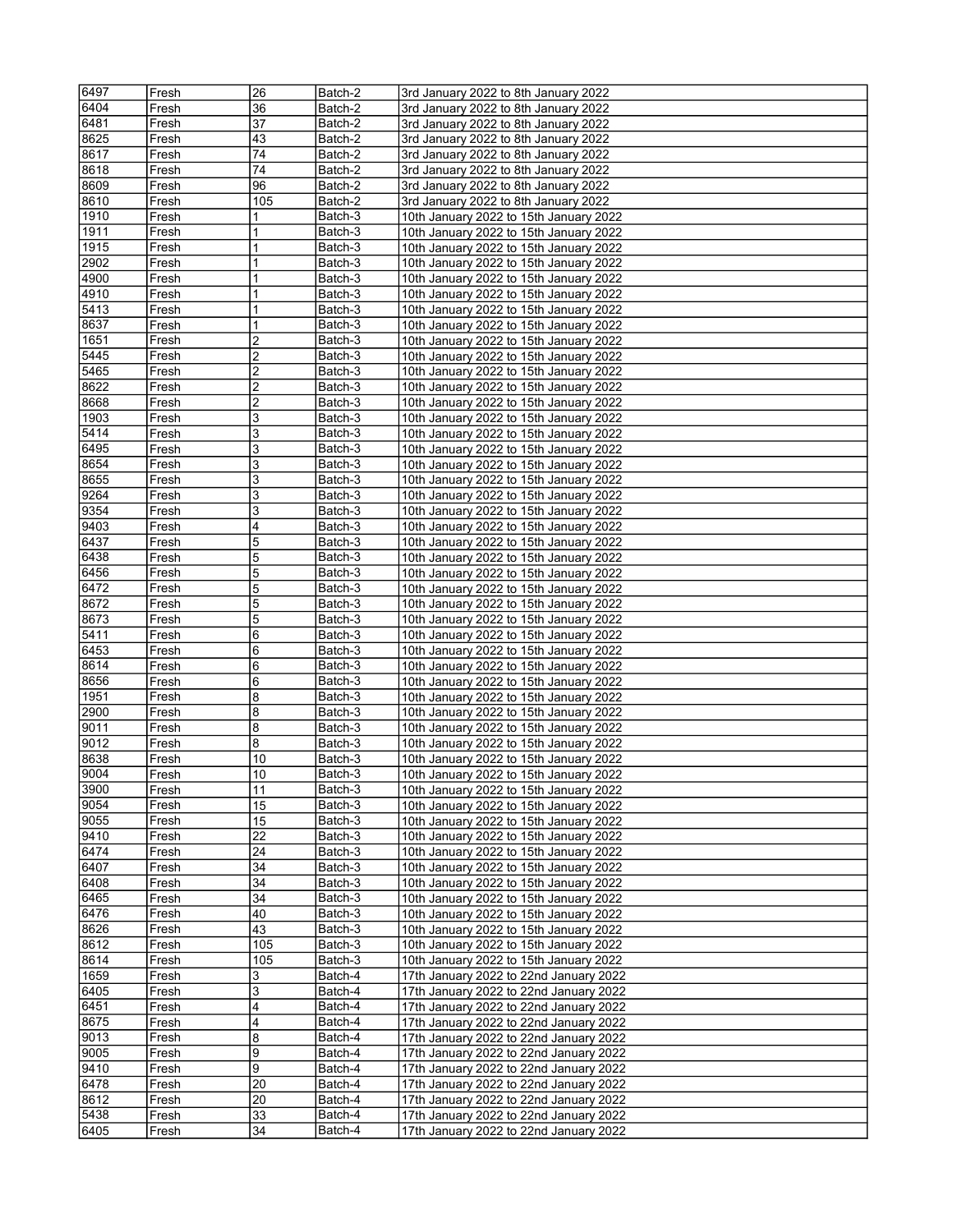| 6409         | Fresh          | 35             | Batch-4            | 17th January 2022 to 22nd January 2022                                           |
|--------------|----------------|----------------|--------------------|----------------------------------------------------------------------------------|
| 8613         | Fresh          | 35             | Batch-4            | 17th January 2022 to 22nd January 2022                                           |
| 8612         |                |                | Batch-4            |                                                                                  |
|              | Fresh          | 105            |                    | 17th January 2022 to 22nd January 2022                                           |
| 8613         | Fresh          | 105            | Batch-4            | 17th January 2022 to 22nd January 2022                                           |
| 8611         | Fresh          | 107            | Batch-4            | 17th January 2022 to 22nd January 2022                                           |
| 8601         | Fresh          | 109            | Batch-4            | 17th January 2022 to 22nd January 2022                                           |
| 1953         | Fresh          | 1              | Batch-5            | 24th January 2022 to 29th January 2022                                           |
| 2903         | Fresh          | 1              | Batch-5            | 24th January 2022 to 29th January 2022                                           |
| 4901         | Fresh          | 1              | Batch-5            | 24th January 2022 to 29th January 2022                                           |
| 8612         | Fresh          | 1              | Batch-5            | 24th January 2022 to 29th January 2022                                           |
| 9162         | Fresh          | 1              | Batch-5            | 24th January 2022 to 29th January 2022                                           |
| 9175         | Fresh          | 1              | Batch-5            | 24th January 2022 to 29th January 2022                                           |
|              |                |                |                    |                                                                                  |
| 9203         | Fresh          | 1              | Batch-5            | 24th January 2022 to 29th January 2022                                           |
| 9361         | Fresh          | 1              | Batch-5            | 24th January 2022 to 29th January 2022                                           |
| 9411         | Fresh          | 1              | Batch-5            | 24th January 2022 to 29th January 2022                                           |
| 2952         | Fresh          | 2              | Batch-5            | 24th January 2022 to 29th January 2022                                           |
| 6445         | Fresh          | 2              | Batch-5            | 24th January 2022 to 29th January 2022                                           |
| 8663         | Fresh          | 2              | Batch-5            | 24th January 2022 to 29th January 2022                                           |
| 8665         | Fresh          | 2              | Batch-5            | 24th January 2022 to 29th January 2022                                           |
| 9261         | Fresh          | 2              | Batch-5            | 24th January 2022 to 29th January 2022                                           |
| 2954         | Fresh          | 3              | Batch-5            | 24th January 2022 to 29th January 2022                                           |
|              |                |                |                    |                                                                                  |
| 5416         | Fresh          | 3              | Batch-5            | 24th January 2022 to 29th January 2022                                           |
| 9201         | Fresh          | 3              | Batch-5            | 24th January 2022 to 29th January 2022                                           |
| 6469         | Fresh          | 4              | Batch-5            | 24th January 2022 to 29th January 2022                                           |
| 9351         | Fresh          | 5              | Batch-5            | 24th January 2022 to 29th January 2022                                           |
| 5401         | Fresh          | 6              | Batch-5            | 24th January 2022 to 29th January 2022                                           |
| 1952         | Fresh          | 8              | Batch-5            | 24th January 2022 to 29th January 2022                                           |
| 9417         | Fresh          | 13             | Batch-5            | 24th January 2022 to 29th January 2022                                           |
| 4431         | Fresh          | 15             | Batch-5            | 24th January 2022 to 29th January 2022                                           |
| 9408         | Fresh          | 16             | Batch-5            |                                                                                  |
|              |                |                |                    | 24th January 2022 to 29th January 2022                                           |
| 9001         | Fresh          | 21             | Batch-5            | 24th January 2022 to 29th January 2022                                           |
| 6401         | Fresh          | 46             | Batch-5            | 24th January 2022 to 29th January 2022                                           |
| 8611         | Fresh          | 66             | Batch-5            | 24th January 2022 to 29th January 2022                                           |
| 9407         | Fresh          | 88             | Batch-5            | 24th January 2022 to 29th January 2022                                           |
| 8601         | Fresh          | 105            | Batch-5            | 24th January 2022 to 29th January 2022                                           |
| 8602         | Fresh          | 105            | Batch-5            | 24th January 2022 to 29th January 2022                                           |
| 8613         | Fresh          | 106            | Batch-5            | 24th January 2022 to 29th January 2022                                           |
| 3901         | Fresh          | 1              | Batch-6            | 31st January 2022 to 5th February 2022                                           |
| 6412         | Fresh          | 1              | Batch-6            |                                                                                  |
|              |                |                |                    | 31st January 2022 to 5th February 2022                                           |
| 8639         | Fresh          | 1              | Batch-6            | 31st January 2022 to 5th February 2022                                           |
| 8661         | Fresh          | 1              | Batch-6            | 31st January 2022 to 5th February 2022                                           |
| 9204         | Fresh          | 1              | Batch-6            | 31st January 2022 to 5th February 2022                                           |
| 9207         | Fresh          | 1              | Batch-6            | 31st January 2022 to 5th February 2022                                           |
| 9210         | Fresh          | 1              | Batch-6            | 31st January 2022 to 5th February 2022                                           |
| 9360         | Fresh          | $\mathbf{1}$   | Batch-6            | 31st January 2022 to 5th February 2022                                           |
| 9362         | Fresh          | 1              | Batch-6            | 31st January 2022 to 5th February 2022                                           |
| 5409         | Fresh          | 2              | Batch-6            | 31st January 2022 to 5th February 2022                                           |
| 5417         | Fresh          | 2              | Batch-6            | 31st January 2022 to 5th February 2022                                           |
| 6442         |                | $\overline{2}$ |                    |                                                                                  |
|              | Fresh          |                | Batch-6            | 31st January 2022 to 5th February 2022                                           |
| 6446         | Fresh          | 2              | Batch-6            | 31st January 2022 to 5th February 2022                                           |
| 6448         | Fresh          | 2              | Batch-6            | 31st January 2022 to 5th February 2022                                           |
| 6450         | Fresh          | $\overline{c}$ | Batch-6            | 31st January 2022 to 5th February 2022                                           |
| 8640         | Fresh          | 2              | Batch-6            | 31st January 2022 to 5th February 2022                                           |
| 8653         | Fresh          | 2              | Batch-6            | 31st January 2022 to 5th February 2022                                           |
| 8664         | Fresh          | 2              | Batch-6            | 31st January 2022 to 5th February 2022                                           |
| 9138         | Fresh          | $\overline{c}$ | Batch-6            | 31st January 2022 to 5th February 2022                                           |
| 9262         | Fresh          | 2              | Batch-6            | 31st January 2022 to 5th February 2022                                           |
| 9356         | Fresh          | $\overline{2}$ | Batch-6            | 31st January 2022 to 5th February 2022                                           |
| 6449         |                | 3              | Batch-6            | 31st January 2022 to 5th February 2022                                           |
|              | Fresh          |                |                    |                                                                                  |
| 6493         | Fresh          | 3              | Batch-6            | 31st January 2022 to 5th February 2022                                           |
| 6403         | Fresh          | 4              | Batch-6            | 31st January 2022 to 5th February 2022                                           |
| 6460         | Fresh          | 4              | Batch-6            | 31st January 2022 to 5th February 2022                                           |
| 6491         | Fresh          | 5              | Batch-6            | 31st January 2022 to 5th February 2022                                           |
| 5405         | Fresh          | 6              | Batch-6            | 31st January 2022 to 5th February 2022                                           |
| 5402         | Fresh          | 7              | Batch-6            | 31st January 2022 to 5th February 2022                                           |
| 9432         | Fresh          | 11             | Batch-6            | 31st January 2022 to 5th February 2022                                           |
|              |                |                |                    |                                                                                  |
|              |                |                |                    |                                                                                  |
| 9002<br>9252 | Fresh<br>Fresh | 14<br>17       | Batch-6<br>Batch-6 | 31st January 2022 to 5th February 2022<br>31st January 2022 to 5th February 2022 |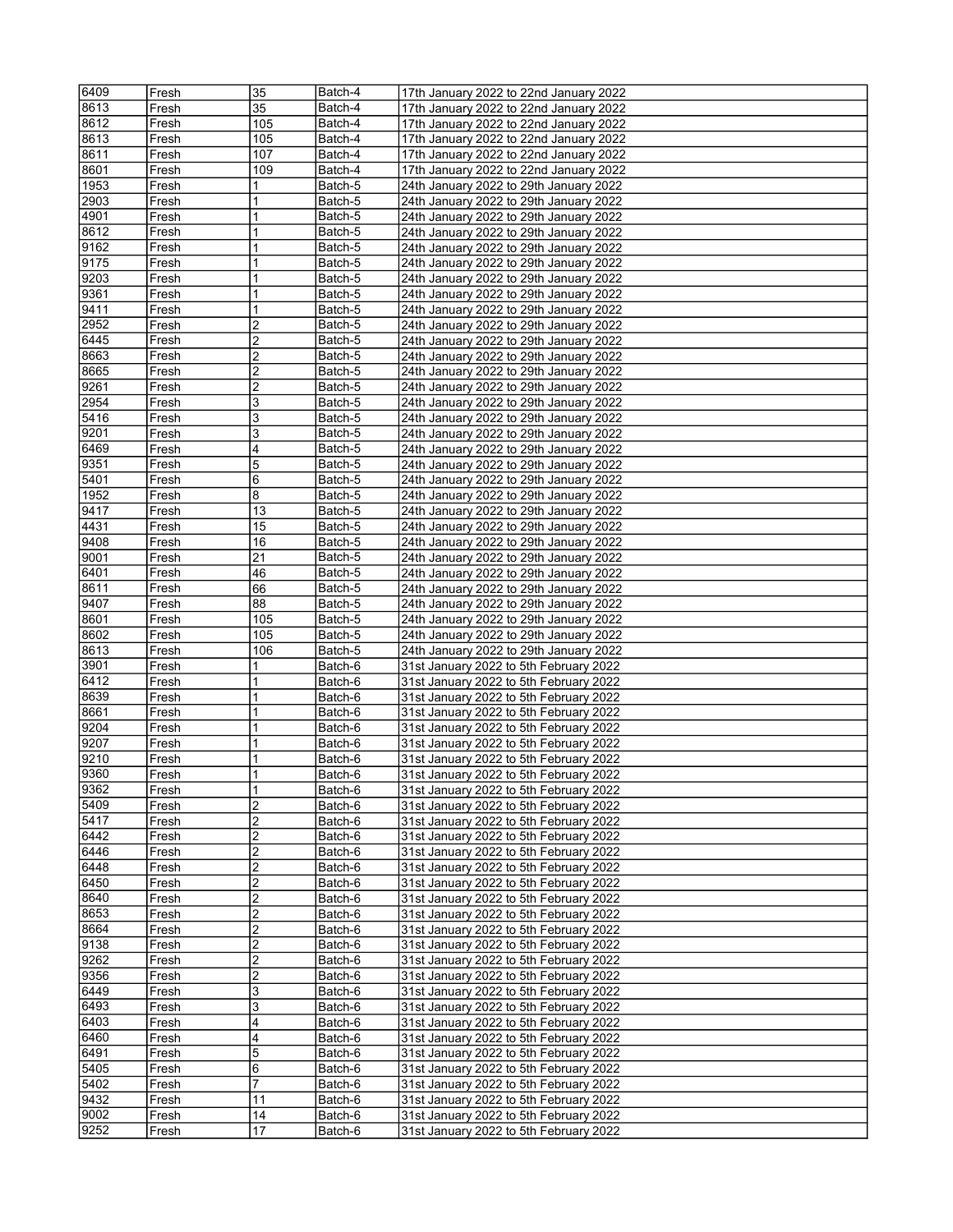| 6400 | Fresh          | 21           | Batch-6 | 31st January 2022 to 5th February 2022   |
|------|----------------|--------------|---------|------------------------------------------|
| 9335 | Fresh          | 22           | Batch-6 | 31st January 2022 to 5th February 2022   |
|      |                |              |         |                                          |
| 6482 | Fresh          | 37           | Batch-6 | 31st January 2022 to 5th February 2022   |
| 8601 | Fresh          | 39           | Batch-6 | 31st January 2022 to 5th February 2022   |
| 9374 | Fresh          | 44           | Batch-6 | 31st January 2022 to 5th February 2022   |
| 9401 | Fresh          | 60           | Batch-6 | 31st January 2022 to 5th February 2022   |
| 5403 | Fresh          | 99           | Batch-6 | 31st January 2022 to 5th February 2022   |
| 8602 | Fresh          | 105          | Batch-6 | 31st January 2022 to 5th February 2022   |
| 8605 | Fresh          | 105          | Batch-6 | 31st January 2022 to 5th February 2022   |
| 8659 | Fresh          | 1            | Batch-7 | 7th February 2022 to 12th February 2022  |
| 8662 | Fresh          | 1            | Batch-7 | 7th February 2022 to 12th February 2022  |
| 9211 |                | 1            |         |                                          |
|      | Fresh          |              | Batch-7 | 7th February 2022 to 12th February 2022  |
| 9438 | Fresh          | 1            | Batch-7 | 7th February 2022 to 12th February 2022  |
| 832  | Fresh          | 2            | Batch-7 | 7th February 2022 to 12th February 2022  |
| 833  | Fresh          | 2            | Batch-7 | 7th February 2022 to 12th February 2022  |
| 850  | Fresh          | 2            | Batch-7 | 7th February 2022 to 12th February 2022  |
| 5419 | Fresh          | 2            | Batch-7 | 7th February 2022 to 12th February 2022  |
| 5421 | Fresh          | 2            | Batch-7 | 7th February 2022 to 12th February 2022  |
| 5443 | Fresh          | 2            | Batch-7 | 7th February 2022 to 12th February 2022  |
| 6410 | Fresh          | 2            | Batch-7 | 7th February 2022 to 12th February 2022  |
| 6447 |                | 2            |         | 7th February 2022 to 12th February 2022  |
|      | Fresh          |              | Batch-7 |                                          |
| 8404 | Fresh          | 2            | Batch-7 | 7th February 2022 to 12th February 2022  |
| 8408 | Fresh          | 2            | Batch-7 | 7th February 2022 to 12th February 2022  |
| 8432 | Fresh          | 2            | Batch-7 | 7th February 2022 to 12th February 2022  |
| 8666 | Fresh          | 2            | Batch-7 | 7th February 2022 to 12th February 2022  |
| 9443 | Fresh          | 2            | Batch-7 | 7th February 2022 to 12th February 2022  |
| 680  | Fresh          | 3            | Batch-7 | 7th February 2022 to 12th February 2022  |
| 6454 | Fresh          | 4            | Batch-7 | 7th February 2022 to 12th February 2022  |
| 6455 | Fresh          | 4            | Batch-7 | 7th February 2022 to 12th February 2022  |
| 6459 |                | 4            |         | 7th February 2022 to 12th February 2022  |
|      | Fresh          |              | Batch-7 |                                          |
| 3601 | Fresh          | 5            | Batch-7 | 7th February 2022 to 12th February 2022  |
| 6492 | Fresh          | 5            | Batch-7 | 7th February 2022 to 12th February 2022  |
| 9404 | Fresh          | 5            | Batch-7 | 7th February 2022 to 12th February 2022  |
| 810  | Fresh          | 6            | Batch-7 | 7th February 2022 to 12th February 2022  |
| 811  | Fresh          | 6            | Batch-7 | 7th February 2022 to 12th February 2022  |
| 4693 | Fresh          | 11           | Batch-7 | 7th February 2022 to 12th February 2022  |
| 5415 | Fresh          | 15           | Batch-7 | 7th February 2022 to 12th February 2022  |
| 6416 | Fresh          | 21           | Batch-7 | 7th February 2022 to 12th February 2022  |
| 6473 | Fresh          | 21           | Batch-7 | 7th February 2022 to 12th February 2022  |
| 9402 |                |              |         |                                          |
|      | Fresh          | 21           | Batch-7 | 7th February 2022 to 12th February 2022  |
| 6479 | Fresh          | 22           | Batch-7 | 7th February 2022 to 12th February 2022  |
| 5404 | Fresh          | 28           | Batch-7 | 7th February 2022 to 12th February 2022  |
| 9416 | Fresh          | 29           | Batch-7 | 7th February 2022 to 12th February 2022  |
| 5403 | Fresh          | 33           | Batch-7 | 7th February 2022 to 12th February 2022  |
| 2622 | Fresh          | 42           | Batch-7 | 7th February 2022 to 12th February 2022  |
| 8602 | Fresh          | 43           | Batch-7 | 7th February 2022 to 12th February 2022  |
| 8605 | Fresh          | 70           | Batch-7 | 7th February 2022 to 12th February 2022  |
| 8605 | Fresh          | 100          | Batch-7 | 7th February 2022 to 12th February 2022  |
| 6502 |                | 108          | Batch-7 | 7th February 2022 to 12th February 2022  |
|      | Fresh          |              |         |                                          |
| 680  | Fresh          | 1            | Batch-8 | 14th February 2022 to 19th February 2022 |
| 2622 | Fresh          | $\mathbf{1}$ | Batch-8 | 14th February 2022 to 19th February 2022 |
| 6502 | Fresh          | 1            | Batch-8 | 14th February 2022 to 19th February 2022 |
| 8660 | Fresh          | 1            | Batch-8 | 14th February 2022 to 19th February 2022 |
| 8675 | Fresh/Reappear | 1            | Batch-8 | 14th February 2022 to 19th February 2022 |
| 9160 | Fresh          | 1            | Batch-8 | 14th February 2022 to 19th February 2022 |
| 9161 | Fresh          | $\mathbf{1}$ | Batch-8 | 14th February 2022 to 19th February 2022 |
| 9163 | Fresh          | 1            | Batch-8 | 14th February 2022 to 19th February 2022 |
| 9358 | Fresh          | 1            | Batch-8 | 14th February 2022 to 19th February 2022 |
| 9376 |                | 1            | Batch-8 | 14th February 2022 to 19th February 2022 |
|      | Fresh          |              |         |                                          |
| 9431 | Fresh          | 1            | Batch-8 | 14th February 2022 to 19th February 2022 |
| 9501 | Fresh          | 1            | Batch-8 | 14th February 2022 to 19th February 2022 |
| 9506 | Fresh          | 1            | Batch-8 | 14th February 2022 to 19th February 2022 |
| 6484 | Fresh          | 2            | Batch-8 | 14th February 2022 to 19th February 2022 |
| 6559 | Fresh          | 2            | Batch-8 | 14th February 2022 to 19th February 2022 |
| 6560 | Fresh          | 2            | Batch-8 | 14th February 2022 to 19th February 2022 |
| 8681 | Fresh/Reappear | 2            | Batch-8 | 14th February 2022 to 19th February 2022 |
| 4613 | Fresh          | 3            | Batch-8 | 14th February 2022 to 19th February 2022 |
| 6413 | Fresh          | 3            | Batch-8 | 14th February 2022 to 19th February 2022 |
|      |                |              |         |                                          |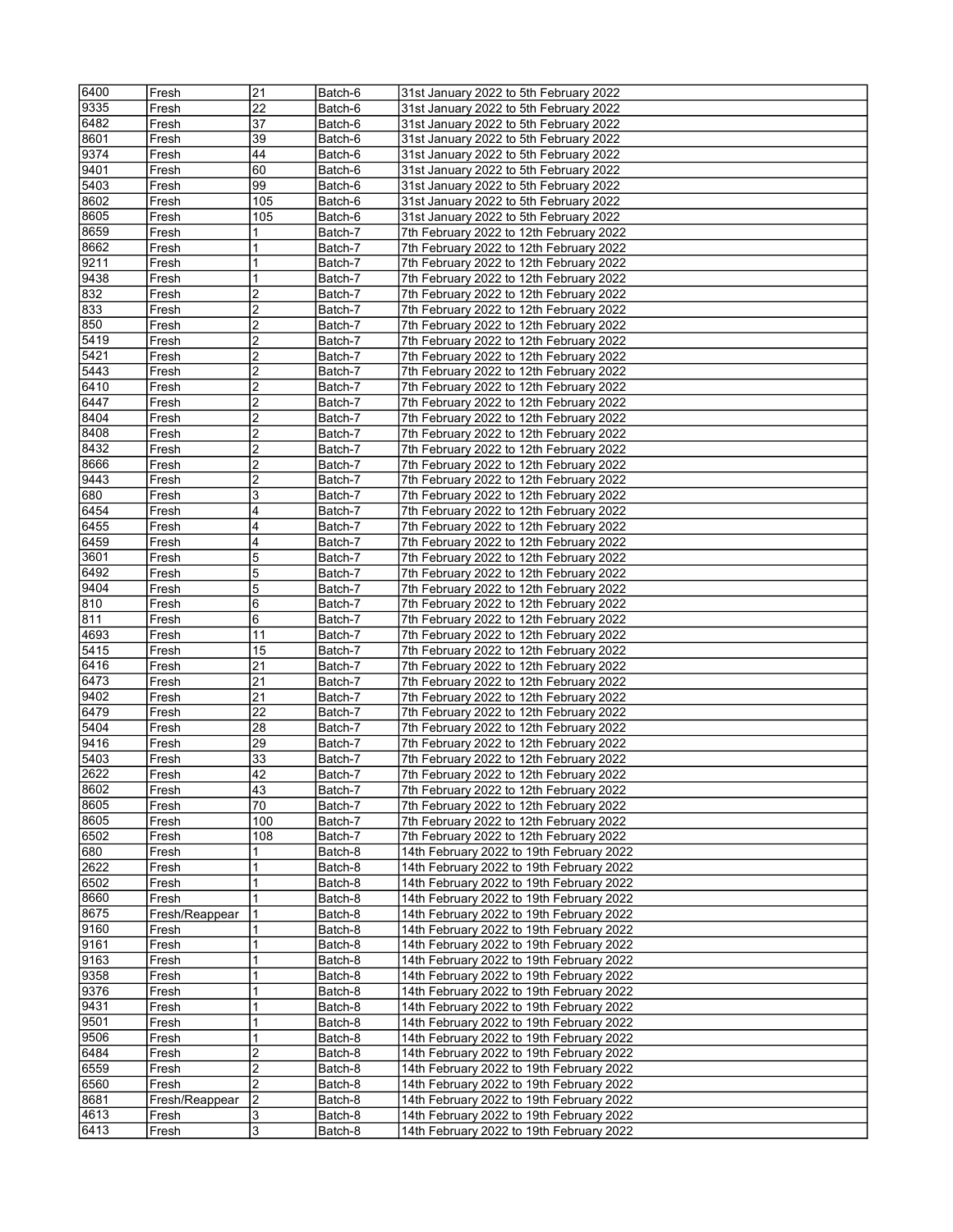| 6464 | Fresh          | 3   | Batch-8  | 14th February 2022 to 19th February 2022 |
|------|----------------|-----|----------|------------------------------------------|
| 8413 | Fresh          | 4   | Batch-8  | 14th February 2022 to 19th February 2022 |
| 8657 |                | 5   |          |                                          |
|      | Fresh/Reappear |     | Batch-8  | 14th February 2022 to 19th February 2022 |
| 6488 | Fresh          | 7   | Batch-8  | 14th February 2022 to 19th February 2022 |
| 8602 | Fresh          | 9   | Batch-8  | 14th February 2022 to 19th February 2022 |
| 8605 | Fresh          | 11  | Batch-8  | 14th February 2022 to 19th February 2022 |
| 6506 | Fresh          | 14  | Batch-8  | 14th February 2022 to 19th February 2022 |
| 4611 | Fresh          | 22  | Batch-8  | 14th February 2022 to 19th February 2022 |
| 6494 | Fresh          | 22  | Batch-8  | 14th February 2022 to 19th February 2022 |
| 4601 | Fresh          | 24  | Batch-8  | 14th February 2022 to 19th February 2022 |
| 831  | Fresh          | 34  | Batch-8  | 14th February 2022 to 19th February 2022 |
| 6508 | Fresh          | 67  | Batch-8  | 14th February 2022 to 19th February 2022 |
| 837  | Fresh          | 76  | Batch-8  | 14th February 2022 to 19th February 2022 |
| 6506 | Fresh          | 104 | Batch-8  | 14th February 2022 to 19th February 2022 |
| 8603 | Fresh          | 105 | Batch-8  | 14th February 2022 to 19th February 2022 |
| 8606 | Fresh          | 105 | Batch-8  | 14th February 2022 to 19th February 2022 |
| 5444 | Fresh          | 1   | Batch-9  | 21st February 2022 to 26th February 2022 |
| 6496 | Fresh          | 1   | Batch-9  | 21st February 2022 to 26th February 2022 |
| 6567 | Fresh          | 1   | Batch-9  | 21st February 2022 to 26th February 2022 |
| 9502 | Fresh          | 1   | Batch-9  | 21st February 2022 to 26th February 2022 |
| 9604 | Fresh          | 1   | Batch-9  | 21st February 2022 to 26th February 2022 |
|      |                |     |          |                                          |
| 3603 | Fresh          | 2   | Batch-9  | 21st February 2022 to 26th February 2022 |
| 4641 | Fresh          | 2   | Batch-9  | 21st February 2022 to 26th February 2022 |
| 4642 | Fresh          | 2   | Batch-9  | 21st February 2022 to 26th February 2022 |
| 5006 | Fresh          | 2   | Batch-9  | 21st February 2022 to 26th February 2022 |
| 5437 | Fresh          | 2   | Batch-9  | 21st February 2022 to 26th February 2022 |
| 6563 | Fresh          | 2   | Batch-9  | 21st February 2022 to 26th February 2022 |
| 681  | Fresh          | 3   | Batch-9  | 21st February 2022 to 26th February 2022 |
| 682  | Fresh          | 3   | Batch-9  | 21st February 2022 to 26th February 2022 |
| 964  | Fresh          | 3   | Batch-9  | 21st February 2022 to 26th February 2022 |
| 5410 | Fresh          | 3   | Batch-9  | 21st February 2022 to 26th February 2022 |
| 8593 | Fresh          | 3   | Batch-9  | 21st February 2022 to 26th February 2022 |
| 801  | Fresh          | 4   | Batch-9  | 21st February 2022 to 26th February 2022 |
| 844  | Fresh          | 4   | Batch-9  | 21st February 2022 to 26th February 2022 |
| 5001 | Fresh          | 4   | Batch-9  | 21st February 2022 to 26th February 2022 |
| 6468 | Fresh          | 4   | Batch-9  | 21st February 2022 to 26th February 2022 |
| 5651 | Fresh          | 5   | Batch-9  | 21st February 2022 to 26th February 2022 |
| 622  | Fresh          | 6   | Batch-9  | 21st February 2022 to 26th February 2022 |
| 967  | Fresh          | 6   | Batch-9  | 21st February 2022 to 26th February 2022 |
| 4681 | Fresh          | 7   | Batch-9  | 21st February 2022 to 26th February 2022 |
| 629  | Fresh          | 8   | Batch-9  | 21st February 2022 to 26th February 2022 |
| 4687 | Fresh          | 9   | Batch-9  | 21st February 2022 to 26th February 2022 |
| 623  | Fresh          | 10  | Batch-9  | 21st February 2022 to 26th February 2022 |
| 4691 | Fresh          | 11  | Batch-9  | 21st February 2022 to 26th February 2022 |
| 855  | Fresh          | 13  | Batch-9  | 21st February 2022 to 26th February 2022 |
| 8613 |                | 20  |          | 21st February 2022 to 26th February 2022 |
|      | Fresh/Reappear |     | Batch-9  |                                          |
| 4612 | Fresh          | 22  | Batch-9  | 21st February 2022 to 26th February 2022 |
| 4602 | Fresh          | 24  | Batch-9  | 21st February 2022 to 26th February 2022 |
| 6508 | Fresh          | 25  | Batch-9  | 21st February 2022 to 26th February 2022 |
| 5436 | Fresh          | 27  | Batch-9  | 21st February 2022 to 26th February 2022 |
| 838  | Fresh          | 32  | Batch-9  | 21st February 2022 to 26th February 2022 |
| 8603 | Fresh          | 52  | Batch-9  | 21st February 2022 to 26th February 2022 |
| 6552 | Fresh          | 101 | Batch-9  | 21st February 2022 to 26th February 2022 |
| 8603 | Fresh          | 105 | Batch-9  | 21st February 2022 to 26th February 2022 |
| 8606 | Fresh          | 105 | Batch-9  | 21st February 2022 to 26th February 2022 |
| 1954 | Fresh          | 1   | Batch-10 | 28th February 2022 to 5th March 2022     |
| 4603 | Fresh          | 1   | Batch-10 | 28th February 2022 to 5th March 2022     |
| 4623 | Fresh          | 1   | Batch-10 | 28th February 2022 to 5th March 2022     |
| 4645 | Fresh          | 1   | Batch-10 | 28th February 2022 to 5th March 2022     |
| 5446 | Fresh          | 1   | Batch-10 | 28th February 2022 to 5th March 2022     |
| 6483 | Fresh          | 1   | Batch-10 | 28th February 2022 to 5th March 2022     |
| 9171 | Fresh          | 1   | Batch-10 | 28th February 2022 to 5th March 2022     |
| 9181 | Fresh          | 1   | Batch-10 | 28th February 2022 to 5th March 2022     |
| 9212 | Fresh          | 1   | Batch-10 | 28th February 2022 to 5th March 2022     |
| 9213 | Fresh          | 1   | Batch-10 | 28th February 2022 to 5th March 2022     |
| 9435 | Fresh          | 1   | Batch-10 | 28th February 2022 to 5th March 2022     |
| 1901 | Fresh          | 2   | Batch-10 | 28th February 2022 to 5th March 2022     |
| 4643 | Fresh          | 2   | Batch-10 | 28th February 2022 to 5th March 2022     |
|      |                |     |          |                                          |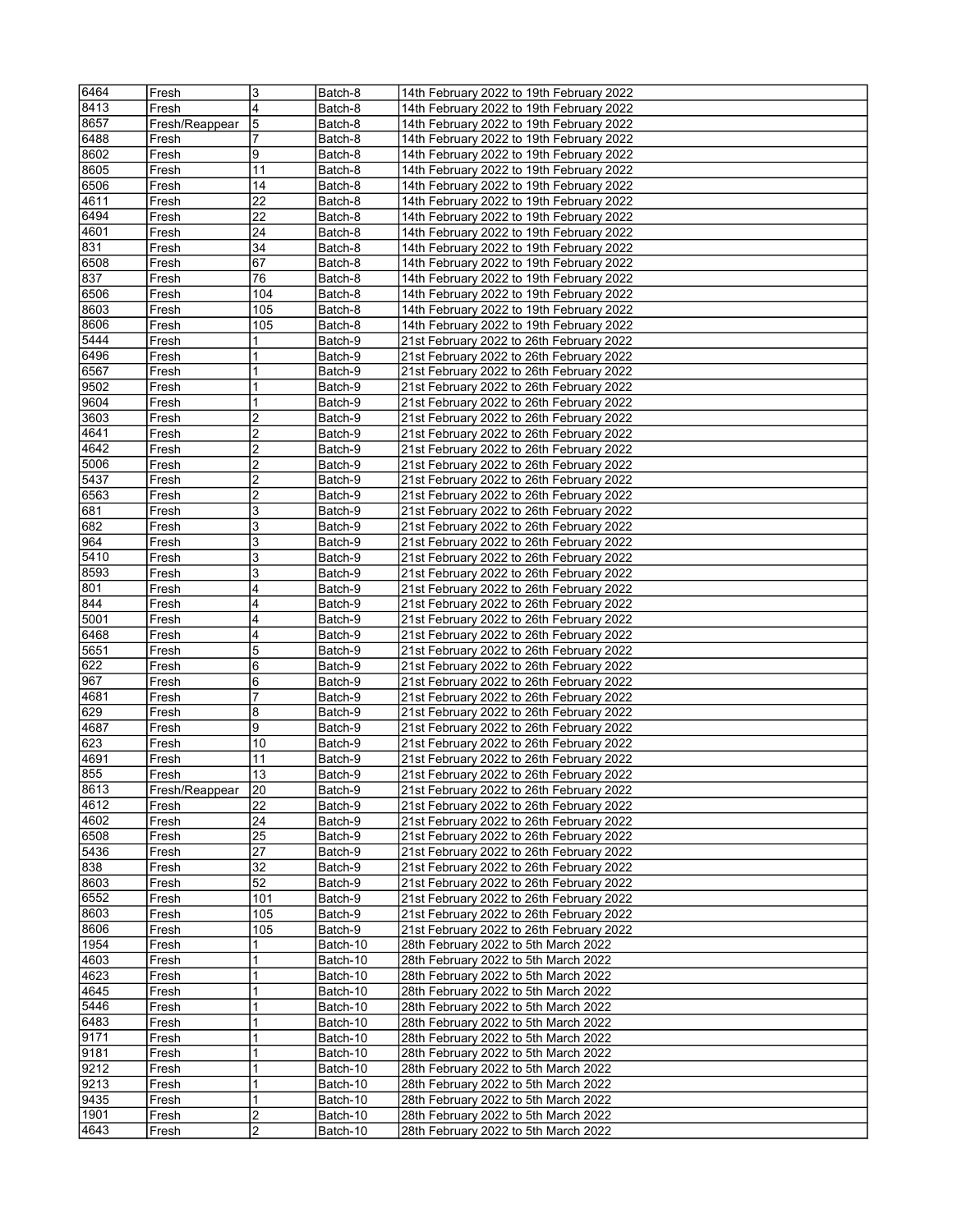| 5007 | Fresh          | 2              | Batch-10 | 28th February 2022 to 5th March 2022 |
|------|----------------|----------------|----------|--------------------------------------|
|      |                |                |          |                                      |
| 5418 | Fresh          | $\overline{2}$ | Batch-10 | 28th February 2022 to 5th March 2022 |
| 9437 | Fresh          | 2              | Batch-10 | 28th February 2022 to 5th March 2022 |
| 834  | Fresh          | 3              | Batch-10 | 28th February 2022 to 5th March 2022 |
| 4614 | Fresh          | 3              | Batch-10 | 28th February 2022 to 5th March 2022 |
| 4633 |                |                |          |                                      |
|      | Fresh          | 3              | Batch-10 | 28th February 2022 to 5th March 2022 |
| 5671 | Fresh          | 3              | Batch-10 | 28th February 2022 to 5th March 2022 |
| 802  | Fresh          | 4              | Batch-10 | 28th February 2022 to 5th March 2022 |
| 805  | Fresh          | 4              | Batch-10 | 28th February 2022 to 5th March 2022 |
| 5002 |                | $\overline{4}$ |          |                                      |
|      | Fresh          |                | Batch-10 | 28th February 2022 to 5th March 2022 |
| 4696 | Fresh          | 5              | Batch-10 | 28th February 2022 to 5th March 2022 |
| 5011 | Fresh          | 5              | Batch-10 | 28th February 2022 to 5th March 2022 |
| 5652 | Fresh          | 5              | Batch-10 | 28th February 2022 to 5th March 2022 |
| 5635 |                | 6              |          |                                      |
|      | Fresh          |                | Batch-10 | 28th February 2022 to 5th March 2022 |
| 671  | Fresh          |                | Batch-10 | 28th February 2022 to 5th March 2022 |
| 672  | Fresh          | 7              | Batch-10 | 28th February 2022 to 5th March 2022 |
| 5500 | Fresh          | 7              | Batch-10 | 28th February 2022 to 5th March 2022 |
|      |                |                |          |                                      |
| 626  | Fresh          | 8              | Batch-10 | 28th February 2022 to 5th March 2022 |
| 4655 | Fresh          | 14             | Batch-10 | 28th February 2022 to 5th March 2022 |
| 4659 | Fresh          | 19             | Batch-10 | 28th February 2022 to 5th March 2022 |
| 1919 | Fresh          | 23             | Batch-10 | 28th February 2022 to 5th March 2022 |
|      |                |                |          |                                      |
| 846  | Fresh          | 25             | Batch-10 | 28th February 2022 to 5th March 2022 |
| 6553 | Fresh          | 31             | Batch-10 | 28th February 2022 to 5th March 2022 |
| 6477 | Fresh          | 40             | Batch-10 | 28th February 2022 to 5th March 2022 |
| 6500 | Fresh          | 44             | Batch-10 | 28th February 2022 to 5th March 2022 |
| 6553 |                | 70             |          | 28th February 2022 to 5th March 2022 |
|      | Fresh          |                | Batch-10 |                                      |
| 8606 | Fresh          | 76             | Batch-10 | 28th February 2022 to 5th March 2022 |
| 827  | Fresh          | 105            | Batch-10 | 28th February 2022 to 5th March 2022 |
| 8604 | Fresh          | 105            | Batch-10 | 28th February 2022 to 5th March 2022 |
|      |                |                |          |                                      |
| 1690 | Fresh          | 1              | Batch-11 | 7th March 2022 to 12th March 2022    |
| 1691 | Fresh          | 1              | Batch-11 | 7th March 2022 to 12th March 2022    |
| 4508 | Fresh          | 1              | Batch-11 | 7th March 2022 to 12th March 2022    |
| 4624 | Fresh          | 1              | Batch-11 | 7th March 2022 to 12th March 2022    |
|      |                |                |          |                                      |
| 5016 | Fresh          |                | Batch-11 | 7th March 2022 to 12th March 2022    |
| 6464 | Fresh          | 1              | Batch-11 | 7th March 2022 to 12th March 2022    |
| 8681 | Fresh          | 1              | Batch-11 | 7th March 2022 to 12th March 2022    |
| 9507 | Fresh          |                | Batch-11 | 7th March 2022 to 12th March 2022    |
|      |                |                |          |                                      |
| 9542 | Fresh          | 1              | Batch-11 | 7th March 2022 to 12th March 2022    |
| 9605 | Fresh          | 1              | Batch-11 | 7th March 2022 to 12th March 2022    |
| 3607 | Fresh          | 2              | Batch-11 | 7th March 2022 to 12th March 2022    |
| 6515 | Fresh          | $\overline{2}$ | Batch-11 | 7th March 2022 to 12th March 2022    |
|      |                |                |          |                                      |
| 6564 | Fresh          | 2              | Batch-11 | 7th March 2022 to 12th March 2022    |
| 6568 | Fresh          | 2              | Batch-11 | 7th March 2022 to 12th March 2022    |
| 8675 | Fresh          | $\overline{2}$ | Batch-11 | 7th March 2022 to 12th March 2022    |
| 9503 | Fresh          | $\overline{2}$ | Batch-11 | 7th March 2022 to 12th March 2022    |
|      |                |                |          |                                      |
| 4615 | Fresh          | 3              | Batch-11 | 7th March 2022 to 12th March 2022    |
| 806  | Fresh          | 4              | Batch-11 | 7th March 2022 to 12th March 2022    |
| 845  | Fresh          | 4              | Batch-11 | 7th March 2022 to 12th March 2022    |
| 695  | Fresh          | 5              | Batch-11 | 7th March 2022 to 12th March 2022    |
|      |                |                |          |                                      |
| 3602 | Fresh          | 6              | Batch-11 | 7th March 2022 to 12th March 2022    |
| 625  | Fresh          | 7              | Batch-11 | 7th March 2022 to 12th March 2022    |
| 673  | Fresh          | 7              | Batch-11 | 7th March 2022 to 12th March 2022    |
| 697  | Fresh          | 9              | Batch-11 | 7th March 2022 to 12th March 2022    |
|      |                |                |          |                                      |
| 3611 | Fresh          | 10             | Batch-11 | 7th March 2022 to 12th March 2022    |
| 2629 | Fresh          | 11             | Batch-11 | 7th March 2022 to 12th March 2022    |
| 538  | Fresh          | 13             | Batch-11 | 7th March 2022 to 12th March 2022    |
| 827  | Fresh          | 18             | Batch-11 | 7th March 2022 to 12th March 2022    |
| 537  |                | 19             | Batch-11 | 7th March 2022 to 12th March 2022    |
|      | Fresh          |                |          |                                      |
| 5601 | Fresh          | 28             | Batch-11 | 7th March 2022 to 12th March 2022    |
| 2629 | Fresh          | 31             | Batch-11 | 7th March 2022 to 12th March 2022    |
| 8604 | Fresh          | 37             | Batch-11 | 7th March 2022 to 12th March 2022    |
| 2625 |                | 42             |          | 7th March 2022 to 12th March 2022    |
|      | Fresh          |                | Batch-11 |                                      |
| 6501 | Fresh          | 44             | Batch-11 | 7th March 2022 to 12th March 2022    |
| 5605 | Fresh          | 45             | Batch-11 | 7th March 2022 to 12th March 2022    |
| 8613 | Fresh/Reappear | 88             | Batch-11 | 7th March 2022 to 12th March 2022    |
| 6509 |                | 90             |          |                                      |
|      | Fresh          |                | Batch-11 | 7th March 2022 to 12th March 2022    |
| 8604 | Fresh          | 105            | Batch-11 | 7th March 2022 to 12th March 2022    |
| 852  | Fresh          |                | Batch-12 | 14th March 2022 to 19th March 2022   |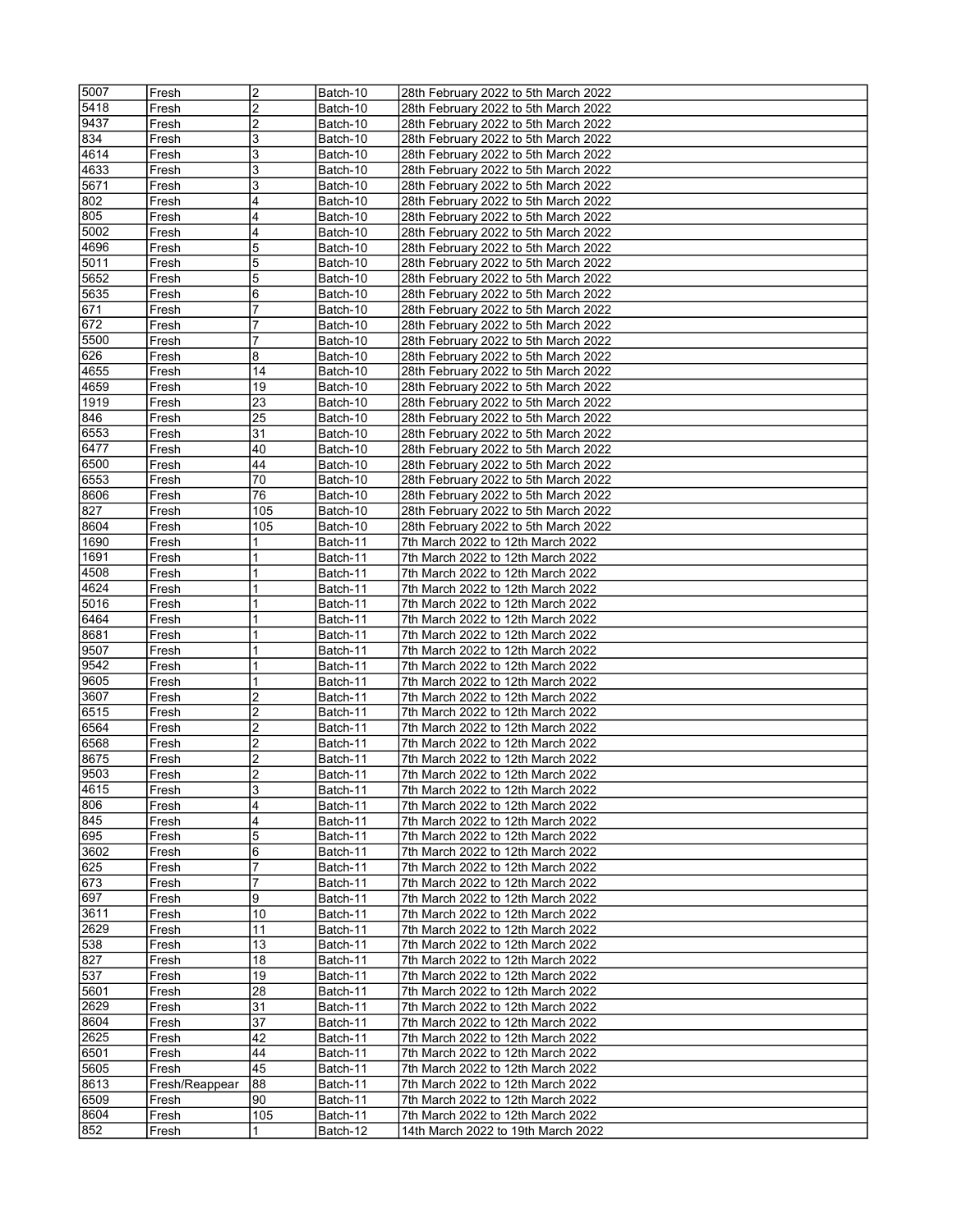| 4525 | Fresh | 1              | Batch-12 | 14th March 2022 to 19th March 2022                                        |
|------|-------|----------------|----------|---------------------------------------------------------------------------|
| 4535 | Fresh |                | Batch-12 | 14th March 2022 to 19th March 2022                                        |
| 4537 |       | 1              |          | 14th March 2022 to 19th March 2022                                        |
|      | Fresh | 1              | Batch-12 |                                                                           |
| 4604 | Fresh |                | Batch-12 | 14th March 2022 to 19th March 2022                                        |
| 4625 | Fresh | 1              | Batch-12 | 14th March 2022 to 19th March 2022                                        |
| 8613 | Fresh | 1              | Batch-12 | 14th March 2022 to 19th March 2022                                        |
| 9504 | Fresh | 1              | Batch-12 | 14th March 2022 to 19th March 2022                                        |
| 9508 | Fresh | 1              | Batch-12 | 14th March 2022 to 19th March 2022                                        |
| 9543 | Fresh | 1              | Batch-12 | 14th March 2022 to 19th March 2022                                        |
| 876  | Fresh | $\overline{2}$ | Batch-12 | 14th March 2022 to 19th March 2022                                        |
| 3604 | Fresh | 2              | Batch-12 | 14th March 2022 to 19th March 2022                                        |
| 4644 | Fresh | 2              | Batch-12 | 14th March 2022 to 19th March 2022                                        |
| 5008 | Fresh | $\overline{2}$ | Batch-12 | 14th March 2022 to 19th March 2022                                        |
| 5407 | Fresh | 2              | Batch-12 | 14th March 2022 to 19th March 2022                                        |
| 5687 | Fresh | 2              | Batch-12 | 14th March 2022 to 19th March 2022                                        |
| 6516 | Fresh | 2              | Batch-12 | 14th March 2022 to 19th March 2022                                        |
| 8594 |       | 2              |          |                                                                           |
|      | Fresh |                | Batch-12 | 14th March 2022 to 19th March 2022                                        |
| 8595 | Fresh | 2              | Batch-12 | 14th March 2022 to 19th March 2022                                        |
| 9505 | Fresh | 2              | Batch-12 | 14th March 2022 to 19th March 2022                                        |
| 965  | Fresh | 3              | Batch-12 | 14th March 2022 to 19th March 2022                                        |
| 3608 | Fresh | 3              | Batch-12 | 14th March 2022 to 19th March 2022                                        |
| 4635 | Fresh | 3              | Batch-12 | 14th March 2022 to 19th March 2022                                        |
| 5412 | Fresh | 3              | Batch-12 | 14th March 2022 to 19th March 2022                                        |
| 5676 | Fresh | 3              | Batch-12 | 14th March 2022 to 19th March 2022                                        |
| 803  | Fresh | 4              | Batch-12 | 14th March 2022 to 19th March 2022                                        |
| 807  | Fresh | 4              | Batch-12 | 14th March 2022 to 19th March 2022                                        |
| 847  | Fresh | 4              | Batch-12 | 14th March 2022 to 19th March 2022                                        |
| 5003 | Fresh | 4              | Batch-12 | 14th March 2022 to 19th March 2022                                        |
| 5637 | Fresh | 4              | Batch-12 | 14th March 2022 to 19th March 2022                                        |
| 5672 | Fresh | 4              | Batch-12 | 14th March 2022 to 19th March 2022                                        |
| 5681 | Fresh | 4              | Batch-12 | 14th March 2022 to 19th March 2022                                        |
| 5682 | Fresh | 4              | Batch-12 | 14th March 2022 to 19th March 2022                                        |
|      |       | 5              |          |                                                                           |
| 677  | Fresh |                | Batch-12 | 14th March 2022 to 19th March 2022                                        |
| 4697 | Fresh | 5              | Batch-12 | 14th March 2022 to 19th March 2022                                        |
| 696  | Fresh | 6              | Batch-12 | 14th March 2022 to 19th March 2022                                        |
| 1627 | Fresh | 6              | Batch-12 | 14th March 2022 to 19th March 2022                                        |
| 2631 | Fresh | 6              | Batch-12 | 14th March 2022 to 19th March 2022                                        |
| 4673 | Fresh | 6              | Batch-12 | 14th March 2022 to 19th March 2022                                        |
| 5406 | Fresh | 6              | Batch-12 | 14th March 2022 to 19th March 2022                                        |
| 5636 | Fresh | 6              | Batch-12 | 14th March 2022 to 19th March 2022                                        |
| 4688 | Fresh | 7              | Batch-12 | 14th March 2022 to 19th March 2022                                        |
| 5505 | Fresh | 7              | Batch-12 | 14th March 2022 to 19th March 2022                                        |
| 5625 | Fresh |                | Batch-12 | 14th March 2022 to 19th March 2022                                        |
| 4682 | Fresh | 9              | Batch-12 | 14th March 2022 to 19th March 2022                                        |
| 5501 | Fresh | 9              | Batch-12 | 14th March 2022 to 19th March 2022                                        |
| 4692 | Fresh | 11             | Batch-12 | 14th March 2022 to 19th March 2022                                        |
| 5645 | Fresh | 11             | Batch-12 | 14th March 2022 to 19th March 2022                                        |
| 4656 | Fresh | 17             | Batch-12 | 14th March 2022 to 19th March 2022                                        |
| 4631 | Fresh | 25             | Batch-12 | 14th March 2022 to 19th March 2022                                        |
|      |       |                |          |                                                                           |
| 2624 | Fresh | 28             | Batch-12 | 14th March 2022 to 19th March 2022                                        |
| 4621 | Fresh | 28             | Batch-12 | 14th March 2022 to 19th March 2022                                        |
| 826  | Fresh | 38             | Batch-12 | 14th March 2022 to 19th March 2022                                        |
| 4665 | Fresh | 39             | Batch-12 | 14th March 2022 to 19th March 2022                                        |
| 4666 | Fresh | 39             | Batch-12 | 14th March 2022 to 19th March 2022                                        |
| 5602 | Fresh | 39             | Batch-12 | 14th March 2022 to 19th March 2022                                        |
| 6503 | Fresh | 51             | Batch-12 | 14th March 2022 to 19th March 2022                                        |
| 5609 | Fresh | 84             | Batch-12 | 14th March 2022 to 19th March 2022                                        |
| 828  | Fresh | 107            | Batch-12 | 14th March 2022 to 19th March 2022                                        |
| 627  | Fresh | 7              | Batch-13 | 21st March 2022 to 27th March 2022 (except 23rd March, 2022 Pakistan day) |
| 678  | Fresh | 5              | Batch-13 | 21st March 2022 to 27th March 2022 (except 23rd March, 2022 Pakistan day) |
| 683  | Fresh | 3              | Batch-13 | 21st March 2022 to 27th March 2022 (except 23rd March, 2022 Pakistan day) |
| 804  | Fresh | 4              | Batch-13 | 21st March 2022 to 27th March 2022 (except 23rd March, 2022 Pakistan day) |
| 828  | Fresh | 16             | Batch-13 | 21st March 2022 to 27th March 2022 (except 23rd March, 2022 Pakistan day) |
| 835  | Fresh | 2              | Batch-13 | 21st March 2022 to 27th March 2022 (except 23rd March, 2022 Pakistan day) |
| 840  | Fresh | 32             | Batch-13 | 21st March 2022 to 27th March 2022 (except 23rd March, 2022 Pakistan day) |
| 851  | Fresh | 4              | Batch-13 | 21st March 2022 to 27th March 2022 (except 23rd March, 2022 Pakistan day) |
| 1692 |       | 1              |          |                                                                           |
|      | Fresh |                | Batch-13 | 21st March 2022 to 27th March 2022 (except 23rd March, 2022 Pakistan day) |
| 1693 | Fresh | 1              | Batch-13 | 21st March 2022 to 27th March 2022 (except 23rd March, 2022 Pakistan day) |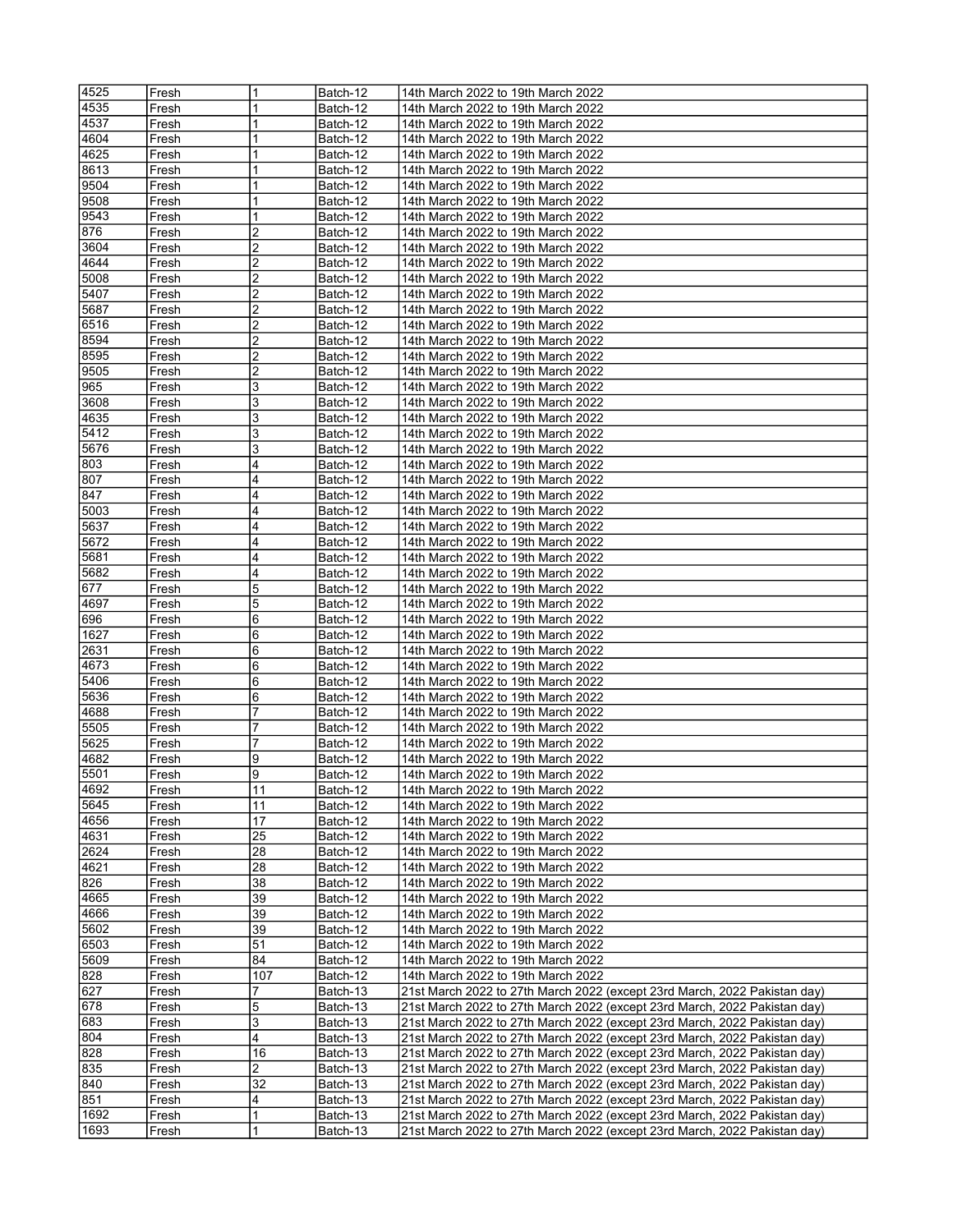| 1902          | Fresh | 3              | Batch-13 | 21st March 2022 to 27th March 2022 (except 23rd March, 2022 Pakistan day)  |
|---------------|-------|----------------|----------|----------------------------------------------------------------------------|
| 1904          | Fresh | 3              | Batch-13 | 21st March 2022 to 27th March 2022 (except 23rd March, 2022 Pakistan day)  |
| 1955          | Fresh | 1              | Batch-13 | 21st March 2022 to 27th March 2022 (except 23rd March, 2022 Pakistan day)  |
| 1956          | Fresh |                | Batch-13 | 21st March 2022 to 27th March 2022 (except 23rd March, 2022 Pakistan day)  |
|               |       | 34             |          |                                                                            |
| 2626          | Fresh |                | Batch-13 | 21st March 2022 to 27th March 2022 (except 23rd March, 2022 Pakistan day)  |
| 2901          | Fresh | 1              | Batch-13 | 21st March 2022 to 27th March 2022 (except 23rd March, 2022 Pakistan day)  |
| 2904          | Fresh |                | Batch-13 | 21st March 2022 to 27th March 2022 (except 23rd March, 2022 Pakistan day)  |
| 2905          | Fresh | 1              | Batch-13 | 21st March 2022 to 27th March 2022 (except 23rd March, 2022 Pakistan day)  |
| 2955          | Fresh | 3              | Batch-13 | 21st March 2022 to 27th March 2022 (except 23rd March, 2022 Pakistan day)  |
| 3605          | Fresh | 2              | Batch-13 | 21st March 2022 to 27th March 2022 (except 23rd March, 2022 Pakistan day)  |
| 3609          | Fresh | 3              | Batch-13 | 21st March 2022 to 27th March 2022 (except 23rd March, 2022 Pakistan day)  |
| 3612          | Fresh | 9              | Batch-13 | 21st March 2022 to 27th March 2022 (except 23rd March, 2022 Pakistan day)  |
| 3902          | Fresh |                | Batch-13 | 21st March 2022 to 27th March 2022 (except 23rd March, 2022 Pakistan day)  |
| 3903          |       |                |          |                                                                            |
|               | Fresh |                | Batch-13 | 21st March 2022 to 27th March 2022 (except 23rd March, 2022 Pakistan day)  |
| 3951          | Fresh | 1              | Batch-13 | 21st March 2022 to 27th March 2022 (except 23rd March, 2022 Pakistan day)  |
| 3952          | Fresh |                | Batch-13 | 21st March 2022 to 27th March 2022 (except 23rd March, 2022 Pakistan day)  |
| 4526          | Fresh |                | Batch-13 | 21st March 2022 to 27th March 2022 (except 23rd March, 2022 Pakistan day)  |
| 4527          | Fresh | 1              | Batch-13 | 21st March 2022 to 27th March 2022 (except 23rd March, 2022 Pakistan day)  |
| 4536          | Fresh |                | Batch-13 | 21st March 2022 to 27th March 2022 (except 23rd March, 2022 Pakistan day)  |
| 4541          | Fresh |                | Batch-13 | 21st March 2022 to 27th March 2022 (except 23rd March, 2022 Pakistan day)  |
| 4605          | Fresh | 1              | Batch-13 | 21st March 2022 to 27th March 2022 (except 23rd March, 2022 Pakistan day)  |
| 4638          | Fresh | 3              | Batch-13 | 21st March 2022 to 27th March 2022 (except 23rd March, 2022 Pakistan day)  |
|               |       |                |          |                                                                            |
| 4646          | Fresh | 1              | Batch-13 | 21st March 2022 to 27th March 2022 (except 23rd March, 2022 Pakistan day)  |
| 4651          | Fresh | 2              | Batch-13 | 21st March 2022 to 27th March 2022 (except 23rd March, 2022 Pakistan day)  |
| 4652          | Fresh | $\overline{2}$ | Batch-13 | 21st March 2022 to 27th March 2022 (except 23rd March, 2022 Pakistan day)  |
| 4660          | Fresh | 19             | Batch-13 | 21st March 2022 to 27th March 2022 (except 23rd March, 2022 Pakistan day)  |
| 4663          | Fresh | 39             | Batch-13 | 21st March 2022 to 27th March 2022 (except 23rd March, 2022 Pakistan day)  |
| 4671          | Fresh | 4              | Batch-13 | (21st March 2022 to 27th March 2022 (except 23rd March, 2022 Pakistan day) |
| 4674          | Fresh | 6              | Batch-13 | 21st March 2022 to 27th March 2022 (except 23rd March, 2022 Pakistan day)  |
| 4675          | Fresh | 6              | Batch-13 | 21st March 2022 to 27th March 2022 (except 23rd March, 2022 Pakistan day)  |
| 4685          | Fresh | 9              | Batch-13 |                                                                            |
|               |       | 7              |          | 21st March 2022 to 27th March 2022 (except 23rd March, 2022 Pakistan day)  |
| 4686          | Fresh |                | Batch-13 | 21st March 2022 to 27th March 2022 (except 23rd March, 2022 Pakistan day)  |
| 4694          | Fresh | 11             | Batch-13 | 21st March 2022 to 27th March 2022 (except 23rd March, 2022 Pakistan day)  |
| 4902          | Fresh | 1              | Batch-13 | 21st March 2022 to 27th March 2022 (except 23rd March, 2022 Pakistan day)  |
| 4903          | Fresh |                | Batch-13 | 21st March 2022 to 27th March 2022 (except 23rd March, 2022 Pakistan day)  |
| 4904          | Fresh |                | Batch-13 | 21st March 2022 to 27th March 2022 (except 23rd March, 2022 Pakistan day)  |
| 4907          | Fresh |                | Batch-13 | 21st March 2022 to 27th March 2022 (except 23rd March, 2022 Pakistan day)  |
| 4908          | Fresh |                | Batch-13 | 21st March 2022 to 27th March 2022 (except 23rd March, 2022 Pakistan day)  |
| 4911          | Fresh |                | Batch-13 | 21st March 2022 to 27th March 2022 (except 23rd March, 2022 Pakistan day)  |
| 5009          | Fresh | 2              | Batch-13 | 21st March 2022 to 27th March 2022 (except 23rd March, 2022 Pakistan day)  |
| 5010          |       | 2              |          |                                                                            |
|               | Fresh |                | Batch-13 | 21st March 2022 to 27th March 2022 (except 23rd March, 2022 Pakistan day)  |
| 5012          | Fresh | 4              | Batch-13 | 21st March 2022 to 27th March 2022 (except 23rd March, 2022 Pakistan day)  |
| 5013          | Fresh | 4              | Batch-13 | (21st March 2022 to 27th March 2022 (except 23rd March, 2022 Pakistan day) |
| 5017          | Fresh | $\overline{2}$ | Batch-13 | 21st March 2022 to 27th March 2022 (except 23rd March, 2022 Pakistan day)  |
| 5423          | Fresh |                | Batch-13 | 21st March 2022 to 27th March 2022 (except 23rd March, 2022 Pakistan day)  |
| 5431          | Fresh | 1              | Batch-13 | 21st March 2022 to 27th March 2022 (except 23rd March, 2022 Pakistan day)  |
| $\sqrt{5433}$ | Fresh | 1              | Batch-13 | 21st March 2022 to 27th March 2022 (except 23rd March, 2022 Pakistan day)  |
| 5440          | Fresh | 1              | Batch-13 | 21st March 2022 to 27th March 2022 (except 23rd March, 2022 Pakistan day)  |
| 5442          | Fresh | 1              | Batch-13 | 21st March 2022 to 27th March 2022 (except 23rd March, 2022 Pakistan day)  |
| 5447          | Fresh | 1              | Batch-13 | 21st March 2022 to 27th March 2022 (except 23rd March, 2022 Pakistan day)  |
| 5448          |       | 1              |          | 21st March 2022 to 27th March 2022 (except 23rd March, 2022 Pakistan day)  |
|               | Fresh |                | Batch-13 |                                                                            |
| 5466          | Fresh | 10             | Batch-13 | 21st March 2022 to 27th March 2022 (except 23rd March, 2022 Pakistan day)  |
| 5467          | Fresh | 1              | Batch-13 | 21st March 2022 to 27th March 2022 (except 23rd March, 2022 Pakistan day)  |
| 5626          | Fresh | 7              | Batch-13 | 21st March 2022 to 27th March 2022 (except 23rd March, 2022 Pakistan day)  |
| 5631          | Fresh | 3              | Batch-13 | 21st March 2022 to 27th March 2022 (except 23rd March, 2022 Pakistan day)  |
| 5639          | Fresh | 5              | Batch-13 | 21st March 2022 to 27th March 2022 (except 23rd March, 2022 Pakistan day)  |
| 5641          | Fresh | 7              | Batch-13 | 21st March 2022 to 27th March 2022 (except 23rd March, 2022 Pakistan day)  |
| 5646          | Fresh | 11             | Batch-13 | 21st March 2022 to 27th March 2022 (except 23rd March, 2022 Pakistan day)  |
| 5647          | Fresh | 11             | Batch-13 | 21st March 2022 to 27th March 2022 (except 23rd March, 2022 Pakistan day)  |
| 5653          |       |                |          |                                                                            |
|               | Fresh | 5              | Batch-13 | 21st March 2022 to 27th March 2022 (except 23rd March, 2022 Pakistan day)  |
| 5677          | Fresh | 3              | Batch-13 | 21st March 2022 to 27th March 2022 (except 23rd March, 2022 Pakistan day)  |
| 5683          | Fresh | 4              | Batch-13 | 21st March 2022 to 27th March 2022 (except 23rd March, 2022 Pakistan day)  |
| 5684          | Fresh | 4              | Batch-13 | 21st March 2022 to 27th March 2022 (except 23rd March, 2022 Pakistan day)  |
| 5688          | Fresh | 2              | Batch-13 | 21st March 2022 to 27th March 2022 (except 23rd March, 2022 Pakistan day)  |
| 5689          | Fresh | 2              | Batch-13 | 21st March 2022 to 27th March 2022 (except 23rd March, 2022 Pakistan day)  |
| 6505          | Fresh | 68             | Batch-13 | 21st March 2022 to 27th March 2022 (except 23rd March, 2022 Pakistan day)  |
| 6511          | Fresh | 90             | Batch-13 | 21st March 2022 to 27th March 2022 (except 23rd March, 2022 Pakistan day)  |
| 6571          | Fresh | 1              | Batch-13 | 21st March 2022 to 27th March 2022 (except 23rd March, 2022 Pakistan day)  |
|               |       |                |          |                                                                            |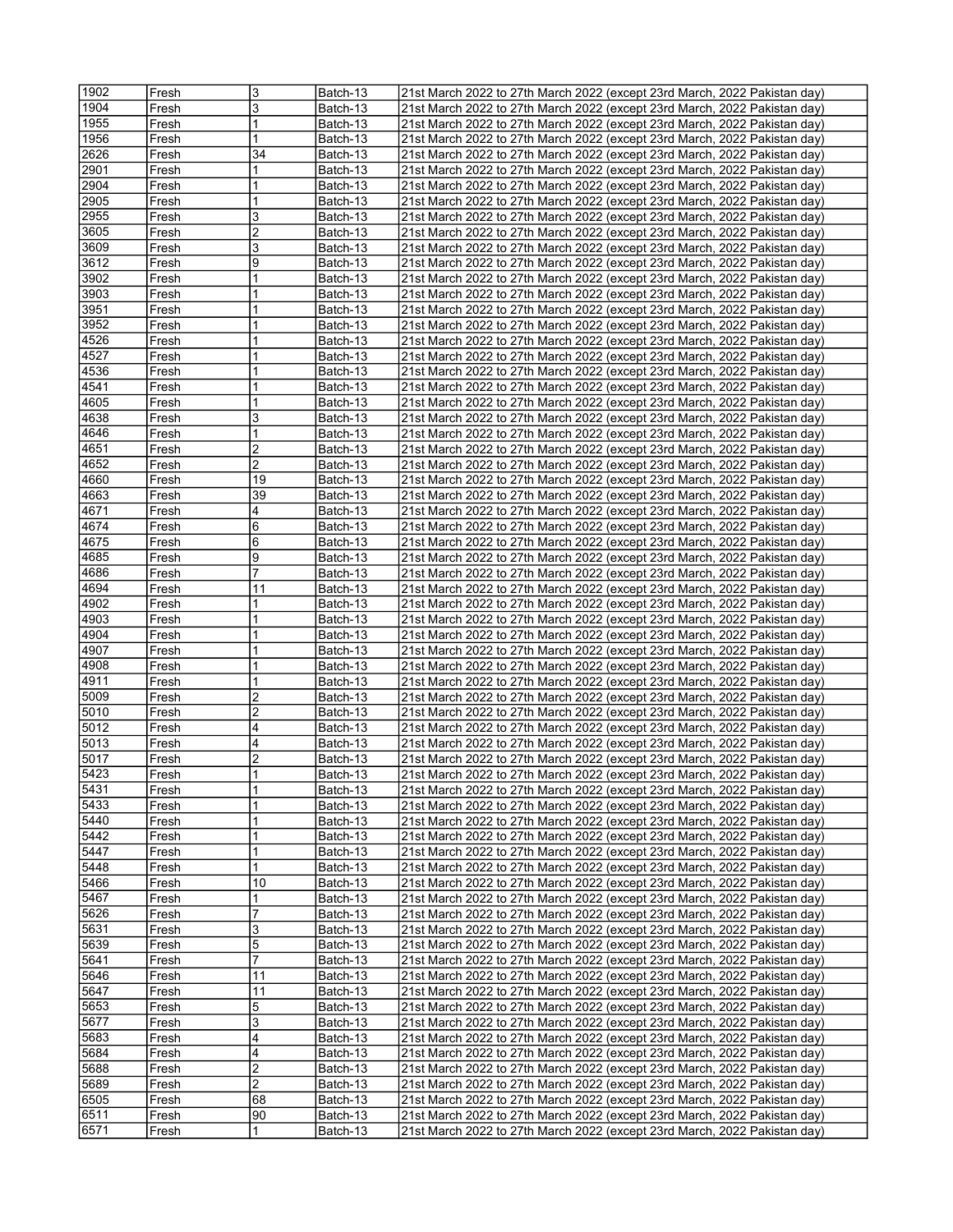| 6573         | Fresh          | 75                  | Batch-13             | 21st March 2022 to 27th March 2022 (except 23rd March, 2022 Pakistan day) |
|--------------|----------------|---------------------|----------------------|---------------------------------------------------------------------------|
| 6603         | Fresh          | 3                   | Batch-13             | 21st March 2022 to 27th March 2022 (except 23rd March, 2022 Pakistan day) |
|              |                |                     |                      |                                                                           |
| 8401         | Fresh          | 11                  | Batch-13             | 21st March 2022 to 27th March 2022 (except 23rd March, 2022 Pakistan day) |
| 8405         | Fresh          | $\overline{2}$      | Batch-13             | 21st March 2022 to 27th March 2022 (except 23rd March, 2022 Pakistan day) |
| 8411         | Fresh          | $\overline{2}$      | Batch-13             | 21st March 2022 to 27th March 2022 (except 23rd March, 2022 Pakistan day) |
| 8412         | Fresh          | $\overline{1}$      | Batch-13             | 21st March 2022 to 27th March 2022 (except 23rd March, 2022 Pakistan day) |
| 8417         | Fresh          | $\mathbf{1}$        | Batch-13             | 21st March 2022 to 27th March 2022 (except 23rd March, 2022 Pakistan day) |
| 8418         | Fresh          | 1                   | Batch-13             | 21st March 2022 to 27th March 2022 (except 23rd March, 2022 Pakistan day) |
| 8422         | Fresh          | $\overline{1}$      | Batch-13             | 21st March 2022 to 27th March 2022 (except 23rd March, 2022 Pakistan day) |
|              |                |                     |                      |                                                                           |
| 8423         | Fresh          |                     | Batch-13             | 21st March 2022 to 27th March 2022 (except 23rd March, 2022 Pakistan day) |
| 8427         | Fresh          | 1                   | Batch-13             | 21st March 2022 to 27th March 2022 (except 23rd March, 2022 Pakistan day) |
| 8429         | Fresh          | $\overline{1}$      | Batch-13             | 21st March 2022 to 27th March 2022 (except 23rd March, 2022 Pakistan day) |
| 8433         | Fresh          |                     | Batch-13             | 21st March 2022 to 27th March 2022 (except 23rd March, 2022 Pakistan day) |
| 8434         | Fresh          | 1                   | Batch-13             | 21st March 2022 to 27th March 2022 (except 23rd March, 2022 Pakistan day) |
| 8437         | Fresh          | $\overline{1}$      | Batch-13             | 21st March 2022 to 27th March 2022 (except 23rd March, 2022 Pakistan day) |
| 8438         | Fresh          | 1                   | Batch-13             | 21st March 2022 to 27th March 2022 (except 23rd March, 2022 Pakistan day) |
| 8502         | Fresh          | 1                   |                      | 21st March 2022 to 27th March 2022 (except 23rd March, 2022 Pakistan day) |
|              |                |                     | Batch-13             |                                                                           |
| 8503         | Fresh          | $\overline{1}$      | Batch-13             | 21st March 2022 to 27th March 2022 (except 23rd March, 2022 Pakistan day) |
| 8508         | Fresh          | 1                   | Batch-13             | 21st March 2022 to 27th March 2022 (except 23rd March, 2022 Pakistan day) |
| 8510         | Fresh          | 1                   | Batch-13             | 21st March 2022 to 27th March 2022 (except 23rd March, 2022 Pakistan day) |
| 8524         | Fresh          | $\overline{1}$      | Batch-13             | 21st March 2022 to 27th March 2022 (except 23rd March, 2022 Pakistan day) |
| 8533         | Fresh          | $\mathbf{1}$        | Batch-13             | 21st March 2022 to 27th March 2022 (except 23rd March, 2022 Pakistan day) |
| 8554         | Fresh          | 1                   | Batch-13             | 21st March 2022 to 27th March 2022 (except 23rd March, 2022 Pakistan day) |
| 8601         | Fresh          | 13                  | Batch-13             | 21st March 2022 to 27th March 2022 (except 23rd March, 2022 Pakistan day) |
|              |                | 9                   |                      |                                                                           |
| 9064         | Fresh          |                     | Batch-13             | 21st March 2022 to 27th March 2022 (except 23rd March, 2022 Pakistan day) |
| 9065         | Fresh          | 9                   | Batch-13             | 21st March 2022 to 27th March 2022 (except 23rd March, 2022 Pakistan day) |
| 9265         | Fresh          | $\overline{2}$      | Batch-13             | 21st March 2022 to 27th March 2022 (except 23rd March, 2022 Pakistan day) |
| 9266         | Fresh          | $\overline{2}$      | Batch-13             | 21st March 2022 to 27th March 2022 (except 23rd March, 2022 Pakistan day) |
| 9509         | Fresh          | $\overline{1}$      | Batch-13             | 21st March 2022 to 27th March 2022 (except 23rd March, 2022 Pakistan day) |
| 9510         | Fresh          | 1                   | Batch-13             | 21st March 2022 to 27th March 2022 (except 23rd March, 2022 Pakistan day) |
| 9545         | Fresh          | 1                   | Batch-13             | 21st March 2022 to 27th March 2022 (except 23rd March, 2022 Pakistan day) |
| 9606         | Fresh          | $\mathbf{1}$        | Batch-13             | 21st March 2022 to 27th March 2022 (except 23rd March, 2022 Pakistan day) |
| 9607         |                |                     |                      |                                                                           |
|              | Fresh          | 1                   | Batch-13             | 21st March 2022 to 27th March 2022 (except 23rd March, 2022 Pakistan day) |
| 4689         | Fresh          | $\overline{7}$      | Batch-14             | 28th March 2022 to 2nd April 2022                                         |
| 4653         | Fresh          | $\overline{2}$      | Batch-14             | 28th March 2022 to 2nd April 2022                                         |
| 698          | Fresh          | 9                   | Batch-14             | 28th March 2022 to 2nd April 2022                                         |
| 5673         | Fresh          | 4                   | Batch-14             | 28th March 2022 to 2nd April 2022                                         |
| 5691         |                |                     |                      | 28th March 2022 to 2nd April 2022                                         |
|              |                |                     |                      |                                                                           |
|              | Fresh          | $\overline{2}$      | Batch-14             |                                                                           |
| 4906         | Fresh          | 1                   | Batch-14             | 28th March 2022 to 2nd April 2022                                         |
| 5611         | Fresh          | 84                  | Batch-14             | 28th March 2022 to 2nd April 2022                                         |
| 9541         | Fresh          | 1                   | Batch-14             | 28th March 2022 to 2nd April 2022                                         |
| 8419         | Fresh          | 1                   | Batch-14             | 28th March 2022 to 2nd April 2022                                         |
| 8436         | Fresh          | 1                   | Batch-14             | 28th March 2022 to 2nd April 2022                                         |
| 9546         | Fresh          | 1                   | Batch-14             | 28th March 2022 to 2nd April 2022                                         |
| 5502         | Fresh          | 9                   | Batch-14             | 28th March 2022 to 2nd April 2022                                         |
|              |                |                     |                      |                                                                           |
| 5627         | Fresh          | 7<br>$\overline{7}$ | Batch-14             | 28th March 2022 to 2nd April 2022                                         |
| 968          | Fresh          |                     | Batch-14             | 28th March 2022 to 2nd April 2022                                         |
| 6604         | Fresh          | 3                   | Batch-14             | 28th March 2022 to 2nd April 2022                                         |
| 4684         | Fresh          | 8                   | Batch-14             | 28th March 2022 to 2nd April 2022                                         |
| 5633         | Fresh          | 4                   | Batch-14             | 28th March 2022 to 2nd April 2022                                         |
| 4664         | Fresh          | 39                  | Batch-14             | 28th March 2022 to 2nd April 2022                                         |
| 4672         | Fresh          | 3                   | Batch-14             | 28th March 2022 to 2nd April 2022                                         |
| 4528         | Fresh          | $\overline{1}$      | Batch-14             | 28th March 2022 to 2nd April 2022                                         |
| 2628         | Fresh          | 16                  | Batch-14             | 28th March 2022 to 2nd April 2022                                         |
| 8420         |                | 1                   |                      | 28th March 2022 to 2nd April 2022                                         |
|              | Fresh          |                     | Batch-14             |                                                                           |
| 5018         | Fresh          | $\overline{1}$      | Batch-14             | 28th March 2022 to 2nd April 2022                                         |
| 5690         | Fresh          | $\overline{c}$      | Batch-14             | 28th March 2022 to 2nd April 2022                                         |
| 8435         | Fresh          | 1                   | Batch-14             | 28th March 2022 to 2nd April 2022                                         |
| 5434         | Fresh          | $\mathbf{1}$        | Batch-14             | 28th March 2022 to 2nd April 2022                                         |
| 8428         | Fresh          | 1                   | Batch-14             | 28th March 2022 to 2nd April 2022                                         |
| 5642         | Fresh          | $\overline{7}$      | Batch-14             | 28th March 2022 to 2nd April 2022                                         |
| 8602         | Fresh          | 5                   | Batch-14             | 28th March 2022 to 2nd April 2022                                         |
| 4676         | Fresh          | 6                   | Batch-14             | 28th March 2022 to 2nd April 2022                                         |
|              |                |                     |                      |                                                                           |
| 9066         | Fresh          | 9                   | Batch-14             | 28th March 2022 to 2nd April 2022                                         |
| 5603         | Fresh          | 39                  | Batch-14             | 28th March 2022 to 2nd April 2022                                         |
| 5604         | Fresh          | 39                  | Batch-14             | 28th March 2022 to 2nd April 2022                                         |
| 3905<br>4622 | Fresh<br>Fresh | 1<br>28             | Batch-14<br>Batch-14 | 28th March 2022 to 2nd April 2022<br>28th March 2022 to 2nd April 2022    |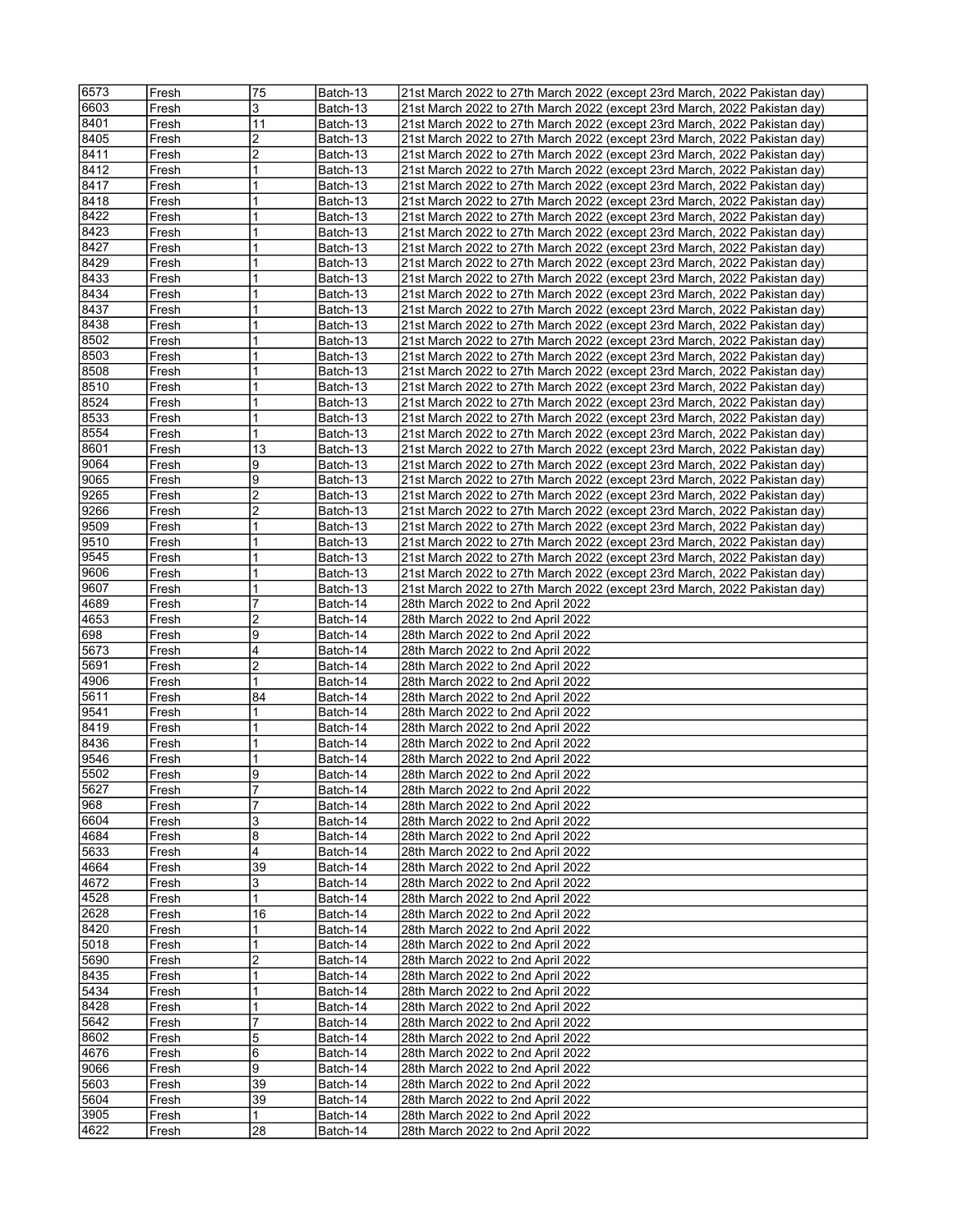| 4616         | Fresh          | 3              | Batch-14             | 28th March 2022 to 2nd April 2022                                                                      |
|--------------|----------------|----------------|----------------------|--------------------------------------------------------------------------------------------------------|
| 4626         | Fresh          |                | Batch-14             | 28th March 2022 to 2nd April 2022                                                                      |
| 4627         |                | 1              | Batch-14             | 28th March 2022 to 2nd April 2022                                                                      |
|              | Fresh          |                |                      |                                                                                                        |
| 9067         | Fresh          | 9              | Batch-14             | 28th March 2022 to 2nd April 2022                                                                      |
| 9407         | Fresh          | 8              | Batch-14             | 28th March 2022 to 2nd April 2022                                                                      |
| 4538         | Fresh          | 1              | Batch-14             | 28th March 2022 to 2nd April 2022                                                                      |
| 4529         | Fresh          | 1              | Batch-14             | 28th March 2022 to 2nd April 2022                                                                      |
| 3953         | Fresh          | 1              | Batch-14             | 28th March 2022 to 2nd April 2022                                                                      |
| 5640         | Fresh          | 5              | Batch-14             | 28th March 2022 to 2nd April 2022                                                                      |
| 9609         | Fresh          | 1              | Batch-14             | 28th March 2022 to 2nd April 2022                                                                      |
| 8526         | Fresh          | 1              | Batch-14             | 28th March 2022 to 2nd April 2022                                                                      |
| 4636         | Fresh          | 3              |                      | 28th March 2022 to 2nd April 2022                                                                      |
|              |                |                | Batch-14             |                                                                                                        |
| 8504         | Fresh          | 1              | Batch-14             | 28th March 2022 to 2nd April 2022                                                                      |
| 4690         | Fresh          | 7              | Batch-14             | 28th March 2022 to 2nd April 2022                                                                      |
| 5685         | Fresh          | 4              | Batch-14             | 28th March 2022 to 2nd April 2022                                                                      |
| 4637         | Fresh          | 3              | Batch-14             | 28th March 2022 to 2nd April 2022                                                                      |
| 4632         | Fresh          | 24             | Batch-14             | 28th March 2022 to 2nd April 2022                                                                      |
| 6572         | Fresh          |                | Batch-14             | 28th March 2022 to 2nd April 2022                                                                      |
| 8402         | Fresh          | 10             | Batch-14             | 28th March 2022 to 2nd April 2022                                                                      |
| 5004         | Fresh          | 4              | Batch-14             | 28th March 2022 to 2nd April 2022                                                                      |
| 5015         |                | 4              |                      |                                                                                                        |
|              | Fresh          |                | Batch-14             | 28th March 2022 to 2nd April 2022                                                                      |
| 4654         | Fresh          | 2              | Batch-14             | 28th March 2022 to 2nd April 2022                                                                      |
| 4647         | Fresh          | 1              | Batch-14             | 28th March 2022 to 2nd April 2022                                                                      |
| 4648         | Fresh          | 1              | Batch-14             | 28th March 2022 to 2nd April 2022                                                                      |
| 8555         | Fresh          |                | Batch-14             | 28th March 2022 to 2nd April 2022                                                                      |
| 8531         | Fresh          | 1              | Batch-14             | 28th March 2022 to 2nd April 2022                                                                      |
| 8425         | Fresh          | 1              | Batch-14             | 28th March 2022 to 2nd April 2022                                                                      |
| 8415         | Fresh          | 1              | Batch-14             | 28th March 2022 to 2nd April 2022                                                                      |
| 8410         | Fresh          | $\overline{2}$ | Batch-14             | 28th March 2022 to 2nd April 2022                                                                      |
|              |                |                |                      |                                                                                                        |
| 4609         | Fresh          | 1              | Batch-14             | 28th March 2022 to 2nd April 2022                                                                      |
| 4610         | Fresh          | $\mathbf{1}$   | Batch-14             | 28th March 2022 to 2nd April 2022                                                                      |
| 2627         | Fresh          | 27             | Batch-14             | 28th March 2022 to 2nd April 2022                                                                      |
| 9544         | Fresh          | 1              | Batch-14             | 28th March 2022 to 2nd April 2022                                                                      |
| 4658         | Fresh          | 16             | Batch-14             | 28th March 2022 to 2nd April 2022                                                                      |
| 9608         | Fresh          | 1              | Batch-14             | 28th March 2022 to 2nd April 2022                                                                      |
| 4683         | Fresh          | 8              | Batch-14             | 28th March 2022 to 2nd April 2022                                                                      |
| 8522         | Fresh          |                | Batch-14             | 28th March 2022 to 2nd April 2022                                                                      |
| 8403         | Fresh          | 10             | Batch-14             | 28th March 2022 to 2nd April 2022                                                                      |
| 8513         |                |                |                      |                                                                                                        |
|              | Fresh          | 1              | Batch-14             | 28th March 2022 to 2nd April 2022<br>28th March 2022 to 2nd April 2022                                 |
| 8409         |                |                |                      |                                                                                                        |
|              | Fresh          | 2              | Batch-14             |                                                                                                        |
| 5648         | Fresh          | 11             | Batch-14             | 28th March 2022 to 2nd April 2022                                                                      |
| 5654         | Fresh          | 5              | Batch-14             | 28th March 2022 to 2nd April 2022                                                                      |
| 8567         | Fresh          | 1              | Batch-14             | 28th March 2022 to 2nd April 2022                                                                      |
| 5606         | Fresh          | 45             |                      |                                                                                                        |
|              |                | 84             | Batch-14             | 28th March 2022 to 2nd April 2022                                                                      |
| 5610         | Fresh          |                | Batch-14             | 28th March 2022 to 2nd April 2022                                                                      |
| 808          | Fresh          | 4              | Batch-14             | 28th March 2022 to 2nd April 2022                                                                      |
| 5632         | Fresh          | 3              | Batch-14             | 28th March 2022 to 2nd April 2022                                                                      |
| 5449         | Fresh          | 1              | Batch-14             | 28th March 2022 to 2nd April 2022                                                                      |
| 5450         | Fresh          | 1              | Batch-14             | 28th March 2022 to 2nd April 2022                                                                      |
| 5678         | Fresh          | 2              | Batch-14             | 28th March 2022 to 2nd April 2022                                                                      |
| 8414         | Fresh          | 1              | Batch-14             | 28th March 2022 to 2nd April 2022                                                                      |
| 4507         | Fresh          | 1              | Batch-14             | 28th March 2022 to 2nd April 2022                                                                      |
| 4533         | Fresh          | 1              | Batch-14             | 28th March 2022 to 2nd April 2022                                                                      |
| 5435         | Fresh          | 1              | Batch-14             |                                                                                                        |
|              |                |                |                      | 28th March 2022 to 2nd April 2022                                                                      |
| 8430         | Fresh          | 1              | Batch-14             | 28th March 2022 to 2nd April 2022                                                                      |
| 8424         | Fresh          | 1              | Batch-14             | 28th March 2022 to 2nd April 2022                                                                      |
| 5420         | Fresh          | 1              | Batch-14             | 28th March 2022 to 2nd April 2022                                                                      |
| 8416         | Fresh          | 1              | Batch-15             | 4th April 2022 to 10th April 2022 (except Friday)                                                      |
| 6451         | Fresh          |                | Batch-15             | 4th April 2022 to 10th April 2022 (except Friday)                                                      |
| 6452         | Fresh          | 1              | Batch-15             | 4th April 2022 to 10th April 2022 (except Friday)                                                      |
| 5401         | Fresh          |                | Batch-15             | 4th April 2022 to 10th April 2022 (except Friday)                                                      |
| 6486         | Fresh          |                | Batch-15             | 4th April 2022 to 10th April 2022 (except Friday)                                                      |
| 6497         | Fresh          | 1              | Batch-15             |                                                                                                        |
|              | Fresh          |                |                      | 4th April 2022 to 10th April 2022 (except Friday)                                                      |
| 6487         |                |                | Batch-15             | 4th April 2022 to 10th April 2022 (except Friday)                                                      |
| 853          | Fresh          |                | Batch-15             | 4th April 2022 to 10th April 2022 (except Friday)                                                      |
| 5692         | Fresh          | 1              | Batch-15             | 4th April 2022 to 10th April 2022 (except Friday)                                                      |
| 5686<br>5612 | Fresh<br>Fresh | 2<br>42        | Batch-15<br>Batch-15 | 4th April 2022 to 10th April 2022 (except Friday)<br>4th April 2022 to 10th April 2022 (except Friday) |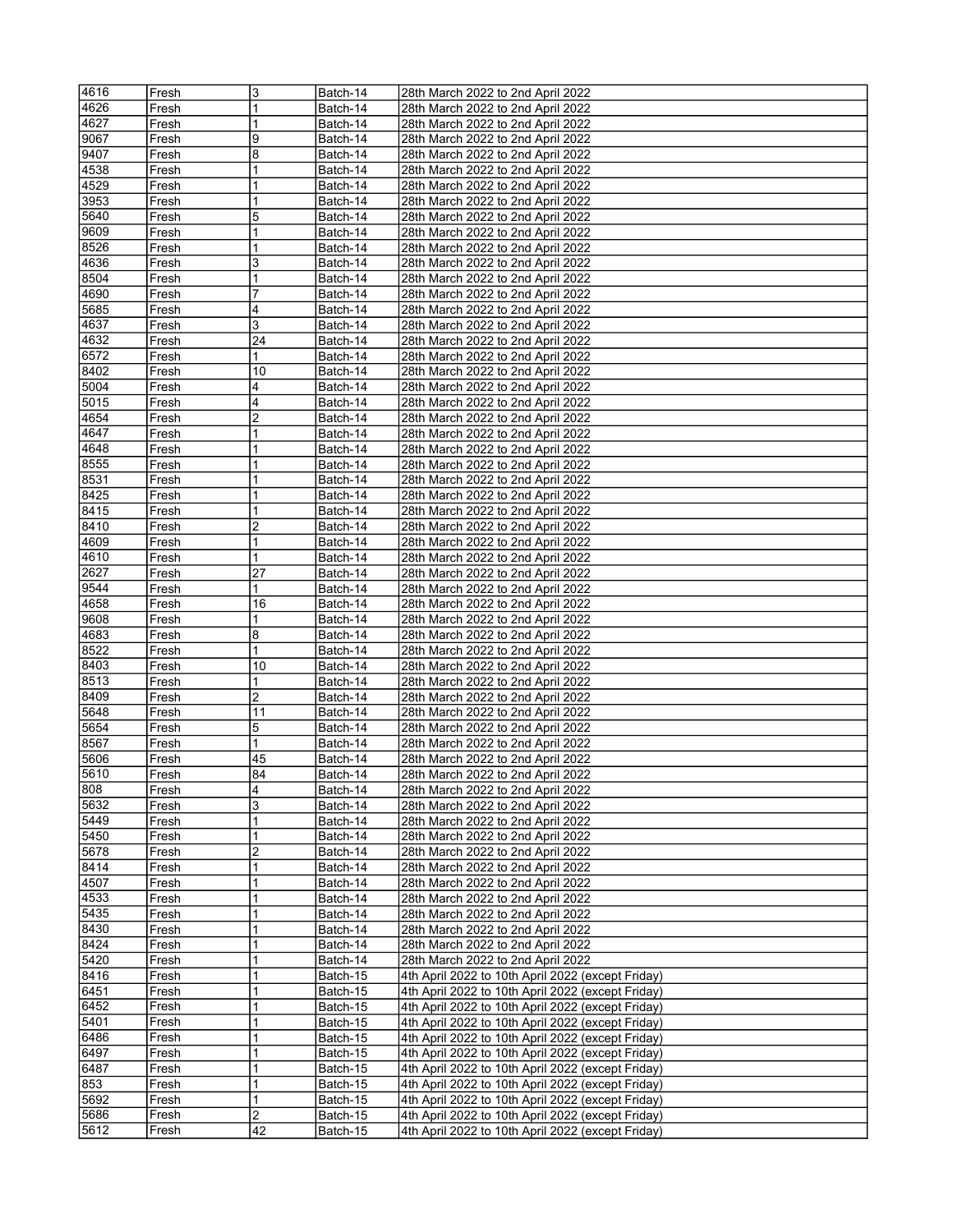| 6456         | Fresh          | $\mathbf{1}$ | Batch-15             | 4th April 2022 to 10th April 2022 (except Friday)                                                      |
|--------------|----------------|--------------|----------------------|--------------------------------------------------------------------------------------------------------|
| 8628         | Fresh          | 1            | Batch-15             | 4th April 2022 to 10th April 2022 (except Friday)                                                      |
| 4606         | Fresh          | 1            | Batch-15             | 4th April 2022 to 10th April 2022 (except Friday)                                                      |
| 8407         | Fresh          | 1            | Batch-15             | 4th April 2022 to 10th April 2022 (except Friday)                                                      |
| 5643         | Fresh          | 4            | Batch-15             | 4th April 2022 to 10th April 2022 (except Friday)                                                      |
| 842          | Fresh          | 2            | Batch-15             | 4th April 2022 to 10th April 2022 (except Friday)                                                      |
| 5630         | Fresh          | 3            | Batch-15             | 4th April 2022 to 10th April 2022 (except Friday)                                                      |
| 4698         | Fresh          | 7            | Batch-15             | 4th April 2022 to 10th April 2022 (except Friday)                                                      |
| 695          | Fresh          | 1            | Batch-15             | 4th April 2022 to 10th April 2022 (except Friday)                                                      |
| 8675         | Fresh          | 1            |                      |                                                                                                        |
| 8604         |                | 3            | Batch-15             | 4th April 2022 to 10th April 2022 (except Friday)<br>4th April 2022 to 10th April 2022 (except Friday) |
| 5634         | Fresh          | 2            | Batch-15             | 4th April 2022 to 10th April 2022 (except Friday)                                                      |
|              | Fresh          |              | Batch-15             |                                                                                                        |
| 541          | Fresh          | 20           | Batch-15             | 4th April 2022 to 10th April 2022 (except Friday)                                                      |
| 6488         | Fresh          | 1            | Batch-15             | 4th April 2022 to 10th April 2022 (except Friday)                                                      |
| 4431         | Fresh          | 1            | Batch-15             | 4th April 2022 to 10th April 2022 (except Friday)                                                      |
| 5405         | Fresh          | 1            | Batch-15             | 4th April 2022 to 10th April 2022 (except Friday)                                                      |
| 8615         | Fresh          | 1            | Batch-15             | 4th April 2022 to 10th April 2022 (except Friday)                                                      |
| 6574         | Fresh          | 38           | Batch-15             | 4th April 2022 to 10th April 2022 (except Friday)                                                      |
| 801          | Fresh          | 1            | Batch-15             | 4th April 2022 to 10th April 2022 (except Friday)                                                      |
| 802          | Fresh          | 1            | Batch-15             | 4th April 2022 to 10th April 2022 (except Friday)                                                      |
| 4542         | Fresh          | 1            | Batch-15             | 4th April 2022 to 10th April 2022 (except Friday)                                                      |
| 4612         | Fresh          | 4            | Batch-15             | 4th April 2022 to 10th April 2022 (except Friday)                                                      |
| 4596         | Fresh          | 2            | Batch-15             | 4th April 2022 to 10th April 2022 (except Friday)                                                      |
| 3610         | Fresh          | 2            | Batch-15             | 4th April 2022 to 10th April 2022 (except Friday)                                                      |
| 3607         | Fresh          | 1            | Batch-15             | 4th April 2022 to 10th April 2022 (except Friday)                                                      |
| 6400         | Fresh          | 2            | Batch-15             | 4th April 2022 to 10th April 2022 (except Friday)                                                      |
| 8421         | Fresh          | 1            | Batch-15             | 4th April 2022 to 10th April 2022 (except Friday)                                                      |
| 680          | Fresh          | 1            | Batch-15             | 4th April 2022 to 10th April 2022 (except Friday)                                                      |
| 3606         | Fresh          | 1            | Batch-15             | 4th April 2022 to 10th April 2022 (except Friday)                                                      |
| 3614         | Fresh          | 6            | Batch-15             | 4th April 2022 to 10th April 2022 (except Friday)                                                      |
| 671          | Fresh          | 1            | Batch-15             | 4th April 2022 to 10th April 2022 (except Friday)                                                      |
| 681          | Fresh          | 1            | Batch-15             | 4th April 2022 to 10th April 2022 (except Friday)                                                      |
| 3613         | Fresh          | 6            | Batch-15             | 4th April 2022 to 10th April 2022 (except Friday)                                                      |
| 622          | Fresh          | 1            | Batch-15             | 4th April 2022 to 10th April 2022 (except Friday)                                                      |
|              |                |              |                      |                                                                                                        |
| 5671         | Fresh          | 1            | Batch-15             | 4th April 2022 to 10th April 2022 (except Friday)                                                      |
| 9374         | Fresh          | 2            | Batch-15             | 4th April 2022 to 10th April 2022 (except Friday)                                                      |
| 9351         | Fresh          | 1            | Batch-15             | 4th April 2022 to 10th April 2022 (except Friday)                                                      |
| 5674         | Fresh          | 2            | Batch-15             | 4th April 2022 to 10th April 2022 (except Friday)                                                      |
| 5679         | Fresh          | 2            | Batch-15             | 4th April 2022 to 10th April 2022 (except Friday)                                                      |
| 5005         | Fresh          | 2            |                      |                                                                                                        |
| 5649         | Fresh          | 6            | Batch-15             | 4th April 2022 to 10th April 2022 (except Friday)<br>4th April 2022 to 10th April 2022 (except Friday) |
|              |                | 1            | Batch-15             |                                                                                                        |
| 9201         | Fresh<br>Fresh | 1            | Batch-15             | 4th April 2022 to 10th April 2022 (except Friday)                                                      |
| 8612         |                |              | Batch-15             | 4th April 2022 to 10th April 2022 (except Friday)                                                      |
| 6508         | Fresh          | 1            | Batch-15             | 4th April 2022 to 10th April 2022 (except Friday)                                                      |
| 5607         | Fresh          | 25           | Batch-15             | 4th April 2022 to 10th April 2022 (except Friday)                                                      |
| 5608         | Fresh          | 25           | Batch-15             | 4th April 2022 to 10th April 2022 (except Friday)                                                      |
| 8669         | Fresh          | 1<br>7       | Batch-15             | 4th April 2022 to 10th April 2022 (except Friday)                                                      |
| 5601         | Fresh          |              | Batch-15             | 4th April 2022 to 10th April 2022 (except Friday)                                                      |
| 6472         | Fresh          | 1            | Batch-15             | 4th April 2022 to 10th April 2022 (except Friday)                                                      |
| 6464         | Fresh          | 1            | Batch-15             | 4th April 2022 to 10th April 2022 (except Friday)                                                      |
| 4628         | Fresh          | 1            | Batch-15             | 4th April 2022 to 10th April 2022 (except Friday)                                                      |
| 6515         | Fresh          | 1            | Batch-15             | 4th April 2022 to 10th April 2022 (except Friday)                                                      |
| 6401         | Fresh          | 2            | Batch-15             | 4th April 2022 to 10th April 2022 (except Friday)                                                      |
| 4611         | Fresh          | 4            | Batch-15             | 4th April 2022 to 10th April 2022 (except Friday)                                                      |
| 6501         | Fresh          | 4            | Batch-15             | 4th April 2022 to 10th April 2022 (except Friday)                                                      |
| 8625         | Fresh          | 1            | Batch-15             | 4th April 2022 to 10th April 2022 (except Friday)                                                      |
| 8605         | Fresh          | 4            | Batch-15             | 4th April 2022 to 10th April 2022 (except Friday)                                                      |
| 5504         | Fresh          | 6            | Batch-15             | 4th April 2022 to 10th April 2022 (except Friday)                                                      |
| 841          | Fresh          | 3            | Batch-15             | 4th April 2022 to 10th April 2022 (except Friday)                                                      |
| 855          | Fresh          | 1            | Batch-15             | 4th April 2022 to 10th April 2022 (except Friday)                                                      |
| 854          | Fresh          | 1            | Batch-15             | 4th April 2022 to 10th April 2022 (except Friday)                                                      |
| 838          | Fresh          | 5            | Batch-15             | 4th April 2022 to 10th April 2022 (except Friday)                                                      |
| 8639         | Fresh          | 1            | Batch-15             | 4th April 2022 to 10th April 2022 (except Friday)                                                      |
| 6509         | Fresh          | 1            | Batch-15             | 4th April 2022 to 10th April 2022 (except Friday)                                                      |
| 8667         | Fresh          | 1            | Batch-15             | 4th April 2022 to 10th April 2022 (except Friday)                                                      |
| 5436         | Fresh          | 2            | Batch-15             | 4th April 2022 to 10th April 2022 (except Friday)                                                      |
| 5503<br>5650 | Fresh<br>Fresh | 12<br>6      | Batch-15<br>Batch-15 | 4th April 2022 to 10th April 2022 (except Friday)<br>4th April 2022 to 10th April 2022 (except Friday) |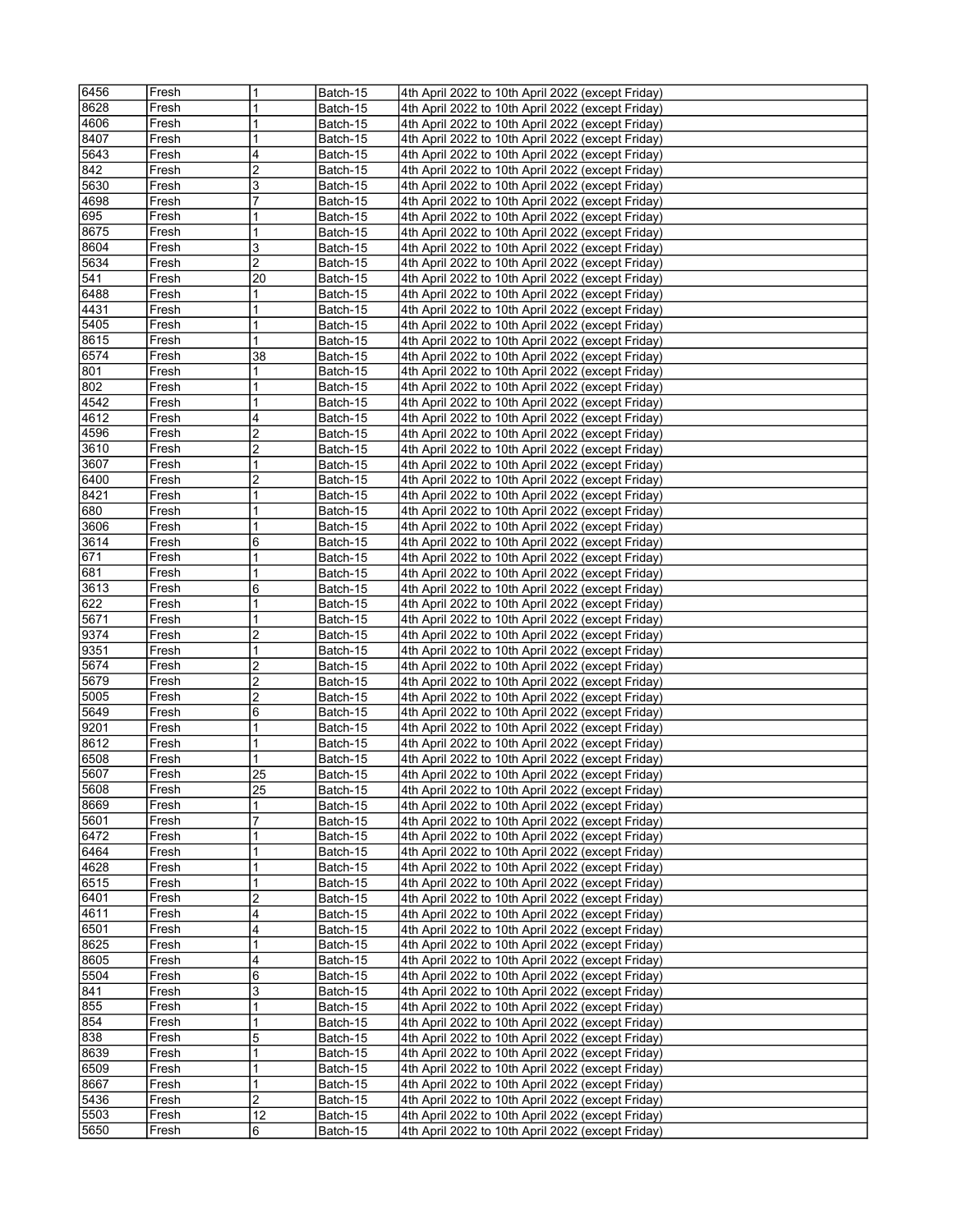| 4530       | Fresh          | $\mathbf{1}$   | Batch-15             | 4th April 2022 to 10th April 2022 (except Friday)                                                        |
|------------|----------------|----------------|----------------------|----------------------------------------------------------------------------------------------------------|
| 6489       | Fresh          | 1              | Batch-15             | 4th April 2022 to 10th April 2022 (except Friday)                                                        |
| 5465       | Fresh          | 1              | Batch-15             | 4th April 2022 to 10th April 2022 (except Friday)                                                        |
| 9402       | Fresh          | 1              | Batch-15             | 4th April 2022 to 10th April 2022 (except Friday)                                                        |
| 538        | Fresh          | 3              | Batch-15             | 4th April 2022 to 10th April 2022 (except Friday)                                                        |
| 5438       | Fresh          | 4              | Batch-15             | 4th April 2022 to 10th April 2022 (except Friday)                                                        |
| 4617       | Fresh          | 3              | Batch-15             | 4th April 2022 to 10th April 2022 (except Friday)                                                        |
| 5638       | Fresh          | $\overline{2}$ | Batch-15             | 4th April 2022 to 10th April 2022 (except Friday)                                                        |
| 8623       | Fresh          | 1              | Batch-15             | 4th April 2022 to 10th April 2022 (except Friday)                                                        |
| 8657       | Fresh          | 1              |                      | 4th April 2022 to 10th April 2022 (except Friday)                                                        |
| 6500       | Fresh          | 4              | Batch-15<br>Batch-15 | 4th April 2022 to 10th April 2022 (except Friday)                                                        |
| 4695       | Fresh          | 7              |                      | 4th April 2022 to 10th April 2022 (except Friday)                                                        |
| 8609       | Fresh          | 1              | Batch-15             |                                                                                                          |
| 8613       |                | 5              | Batch-15             | 4th April 2022 to 10th April 2022 (except Friday)<br>4th April 2022 to 10th April 2022 (except Friday)   |
|            | Fresh          |                | Batch-15             |                                                                                                          |
| 8610       | Fresh          | 1              | Batch-15             | 4th April 2022 to 10th April 2022 (except Friday)                                                        |
| 6552       | Fresh          | 1              | Batch-15             | 4th April 2022 to 10th April 2022 (except Friday)                                                        |
| 8624       | Fresh          | 1              | Batch-15             | 4th April 2022 to 10th April 2022 (except Friday)                                                        |
| 6507       | Fresh          | 40             | Batch-15             | 4th April 2022 to 10th April 2022 (except Friday)                                                        |
| 6553       | Fresh          | 1              | Batch-15             | 4th April 2022 to 10th April 2022 (except Friday)                                                        |
| 4618       | Fresh          | 3              | Batch-15             | 4th April 2022 to 10th April 2022 (except Friday)                                                        |
| 831        | Fresh          | 5              | Batch-15             | 4th April 2022 to 10th April 2022 (except Friday)                                                        |
| 843        | Fresh          | 2              | Batch-15             | 4th April 2022 to 10th April 2022 (except Friday)                                                        |
| 5680       | Fresh          | 2              | Batch-15             | 4th April 2022 to 10th April 2022 (except Friday)                                                        |
| 5675       | Fresh          | 2              | Batch-15             | 4th April 2022 to 10th April 2022 (except Friday)                                                        |
| 4643       | Fresh          | 1              | Batch-15             | 4th April 2022 to 10th April 2022 (except Friday)                                                        |
| 4641       | Fresh          | 1              | Batch-15             | 4th April 2022 to 10th April 2022 (except Friday)                                                        |
| 4642       | Fresh          | 1              | Batch-15             | 4th April 2022 to 10th April 2022 (except Friday)                                                        |
| 8440       | Fresh          | 1              | Batch-15             | 4th April 2022 to 10th April 2022 (except Friday)                                                        |
| 5014       | Fresh          | 2              | Batch-15             | 4th April 2022 to 10th April 2022 (except Friday)                                                        |
| 8439       | Fresh          | 1              | Batch-15             | 4th April 2022 to 10th April 2022 (except Friday)                                                        |
| 5002       | Fresh          | 1              | Batch-15             | 4th April 2022 to 10th April 2022 (except Friday)                                                        |
| 4639       | Fresh          | 14             | Batch-15             | 4th April 2022 to 10th April 2022 (except Friday)                                                        |
| 4640       | Fresh          | 14             | Batch-15             | 4th April 2022 to 10th April 2022 (except Friday)                                                        |
| 9401       | Fresh          | 3              | Batch-15             | 4th April 2022 to 10th April 2022 (except Friday)                                                        |
| 2630       |                |                |                      |                                                                                                          |
|            | Fresh          | 11             | Batch-15             | 4th April 2022 to 10th April 2022 (except Friday)                                                        |
| 8616       | Fresh          | 1              | Batch-15             | 4th April 2022 to 10th April 2022 (except Friday)                                                        |
| 4658       | Fresh          | 1              | Batch-15             | 4th April 2022 to 10th April 2022 (except Friday)                                                        |
| 4661       | Fresh          | 11             | Batch-15             | 4th April 2022 to 10th April 2022 (except Friday)                                                        |
| 4657       | Fresh          | 10             |                      |                                                                                                          |
| 4662       | Fresh          | 11             | Batch-15<br>Batch-15 | 4th April 2022 to 10th April 2022 (except Friday)                                                        |
| 9252       | Fresh          | 1              |                      | 4th April 2022 to 10th April 2022 (except Friday)<br>4th April 2022 to 10th April 2022 (except Friday)   |
|            |                | 1              | Batch-15             |                                                                                                          |
| 5415       | Fresh<br>Fresh | 1              | Batch-15             | 4th April 2022 to 10th April 2022 (except Friday)                                                        |
| 4681       |                |                | Batch-15             | 4th April 2022 to 10th April 2022 (except Friday)                                                        |
| 8406       | Fresh          | 1<br>4         | Batch-15             | 4th April 2022 to 10th April 2022 (except Friday)                                                        |
| 5644       | Fresh          |                | Batch-15             | 4th April 2022 to 10th April 2022 (except Friday)                                                        |
| 5500       | Fresh          | 2              | Batch-15             | 4th April 2022 to 10th April 2022 (except Friday)                                                        |
| 5613       | Fresh          | 45<br>1        | Batch-15             | 4th April 2022 to 10th April 2022 (except Friday)                                                        |
| 9005       | Fresh          |                | Batch-15             | 4th April 2022 to 10th April 2022 (except Friday)                                                        |
| 5614       | Fresh          | 45             | Batch-15             | 4th April 2022 to 10th April 2022 (except Friday)                                                        |
| 5403       | Fresh          | 6              | Batch-15             | 4th April 2022 to 10th April 2022 (except Friday)                                                        |
| 5001       | Fresh          | 1              | Batch-15             | 4th April 2022 to 10th April 2022 (except Friday)                                                        |
| 8431       | Fresh          | 1              | Batch-15             | 4th April 2022 to 10th April 2022 (except Friday)                                                        |
| 5628       | Fresh          | 5              | Batch-15             | 4th April 2022 to 10th April 2022 (except Friday)                                                        |
| 5629       | Fresh          | 3              | Batch-15             | 4th April 2022 to 10th April 2022 (except Friday)                                                        |
| 967        | Fresh          | 1              | Batch-15             | 4th April 2022 to 10th April 2022 (except Friday)                                                        |
| 4534       | Fresh          | 1              | Batch-15             | 4th April 2022 to 10th April 2022 (except Friday)                                                        |
| 5432       | Fresh          | 1              | Batch-15             | 4th April 2022 to 10th April 2022 (except Friday)                                                        |
| 9551       | Fresh          | 1              | Batch-15             | 4th April 2022 to 10th April 2022 (except Friday)                                                        |
| 8426       | Fresh          | 1              | Batch-15             | 4th April 2022 to 10th April 2022 (except Friday)                                                        |
| 8596       | Fresh          | 1              | Batch-15             | 4th April 2022 to 10th April 2022 (except Friday)                                                        |
| 8603       | Fresh          | 3              | Batch-15             | 4th April 2022 to 10th April 2022 (except Friday)                                                        |
| 510        | Fresh          | 1              | Batch-15             | 4th April 2022 to 10th April 2022 (except Friday)                                                        |
| 8617       | Fresh          | 1              | Batch-15             | 4th April 2022 to 10th April 2022 (except Friday)                                                        |
| 672        | Fresh          | 1              | Batch-16             | 11th April 2022 to 17th April 2022 (except Friday)                                                       |
| 673        | Fresh          | 1              | Batch-16             | 11th April 2022 to 17th April 2022 (except Friday)                                                       |
| 682        | Fresh          | 1              | Batch-16             | 11th April 2022 to 17th April 2022 (except Friday)                                                       |
| 827<br>829 | Fresh<br>Fresh | 1<br>65        | Batch-16<br>Batch-16 | 11th April 2022 to 17th April 2022 (except Friday)<br>11th April 2022 to 17th April 2022 (except Friday) |